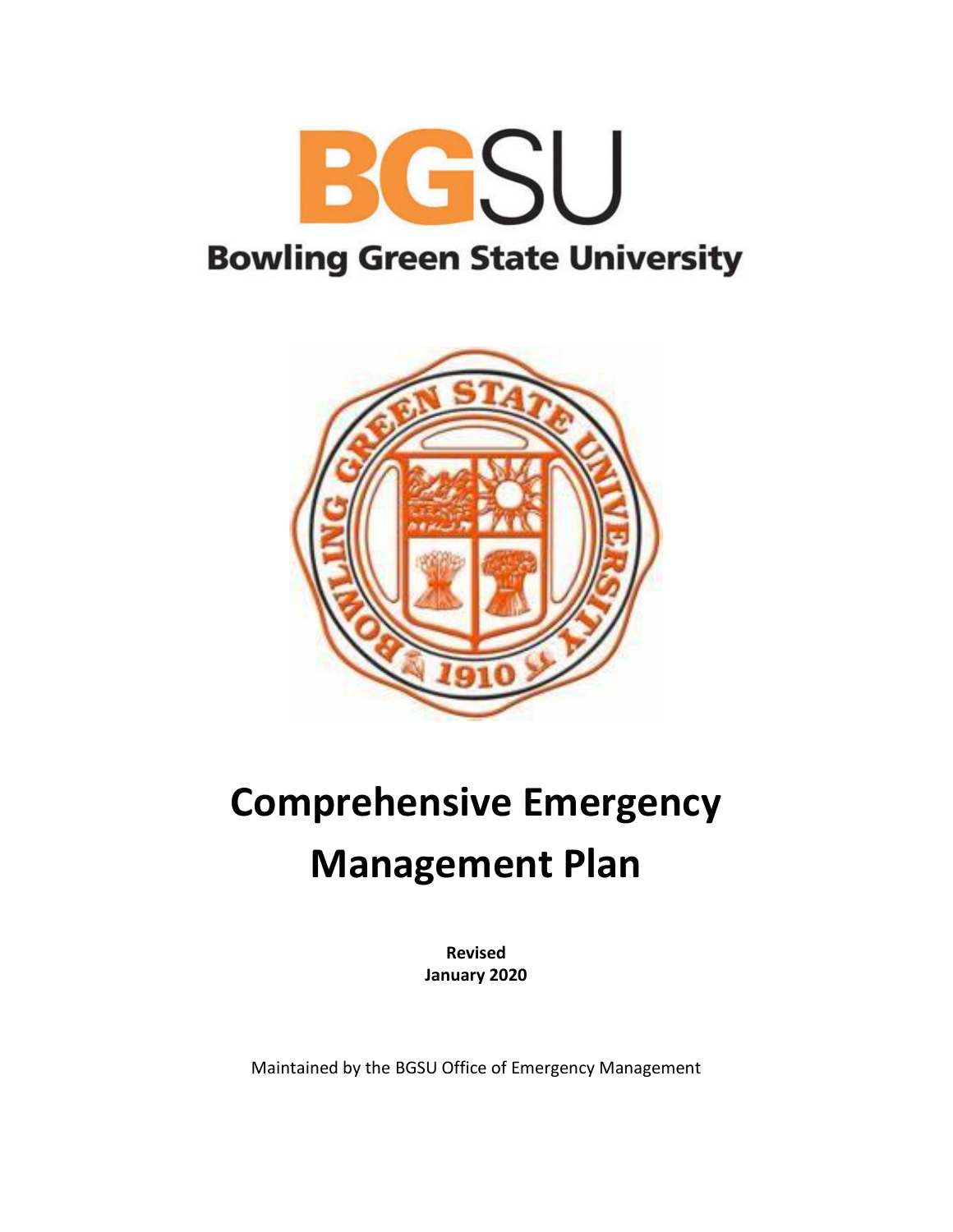## **TABLE of CONTENTS**

| <b>SECTION 1: Plan Fundamentals</b>                               | $\overline{4}$   |
|-------------------------------------------------------------------|------------------|
| Purpose                                                           | $\overline{4}$   |
| Scope                                                             | $\overline{4}$   |
| Situation                                                         | $6 \overline{6}$ |
| <b>Planning Assumptions</b>                                       | <u>6</u>         |
| <b>SECTION 2: Concept of Operations</b>                           | 8                |
| <b>Operational Groups</b>                                         | 8                |
| <b>Functional Annexes and Hazard Specific Appendices</b>          | <u>8</u>         |
| <b>Phases of Emergency Management</b>                             | $\overline{9}$   |
| Incident Complexity/Types of Emergencies                          | <u>10</u>        |
| Sequence and Scope of a Planned Emergency Response                | 11               |
| <b>SECTION 3: Organizational Group Roles and Responsibilities</b> | <u> 14</u>       |
| <b>Executive Management Group</b>                                 | <u>14</u>        |
| <b>Emergency Operations Group</b>                                 | <u>16</u>        |
| Incident Management Team                                          | <u>21</u>        |
| <b>SECTION 4: Direction and Control</b>                           | 24               |
| General                                                           | 24               |
| Line of Succession                                                | <u>24</u>        |
| Inter-jurisdictional Relationships                                | 25               |
| Relationship to Other Emergency Plans                             | 26               |
| <b>SECTION 5: Information Collection and Dissemination</b>        | 27               |
| General                                                           | 27               |
| <b>Type of Information Needed</b>                                 | 27               |
| Sources of Information                                            | 27               |
| Use of Information                                                | 27               |
| Communication of Information                                      | 28               |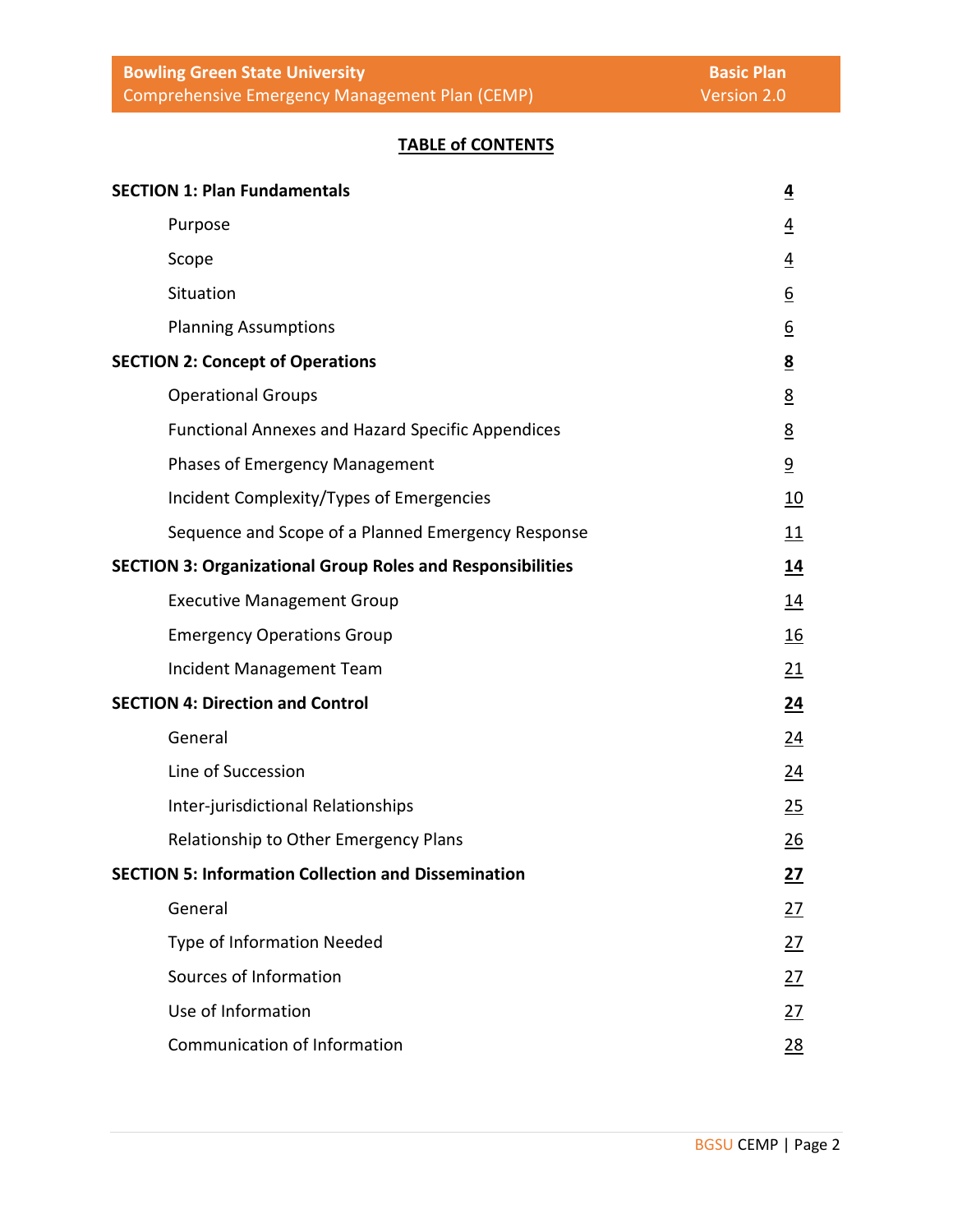| <b>Bowling Green State University</b><br>Comprehensive Emergency Management Plan (CEMP) | <b>Basic Plan</b><br>Version 2.0 |
|-----------------------------------------------------------------------------------------|----------------------------------|
| <b>SECTION 6: Administration and Logistics</b>                                          | 29                               |
| <b>Resource Availability</b>                                                            | 29                               |
| <b>Mutual Aid Agreements</b>                                                            | 29                               |
| Contracts or Memorandum of Understanding (MOU)                                          | 30                               |
| <b>Tracking of Resources</b>                                                            | 30                               |
| <b>Preservation of Vital Records</b>                                                    | 30                               |
| <b>SECTION 7: Plan Development and Maintenance</b>                                      | 32                               |
| Six Steps in the Planning Process                                                       | 32                               |
| <b>University Planning Committee Members</b>                                            | 32                               |
| <b>Plan Maintenance and Revisions</b>                                                   | <u>33</u>                        |
| <b>Recommended Training</b>                                                             | <u>33</u>                        |
| <b>Plan Validation</b>                                                                  | <u>34</u>                        |
| <b>SECTION 8: Authorities and References</b>                                            | <u>36</u>                        |
| <b>Federal Laws</b>                                                                     | 36                               |
| <b>Federal References</b>                                                               | 36                               |
| <b>State Laws</b>                                                                       | 37                               |
| <b>State References</b>                                                                 | <u>37</u>                        |
| Local Laws                                                                              | 37                               |
| Local References                                                                        | $\frac{37}{2}$                   |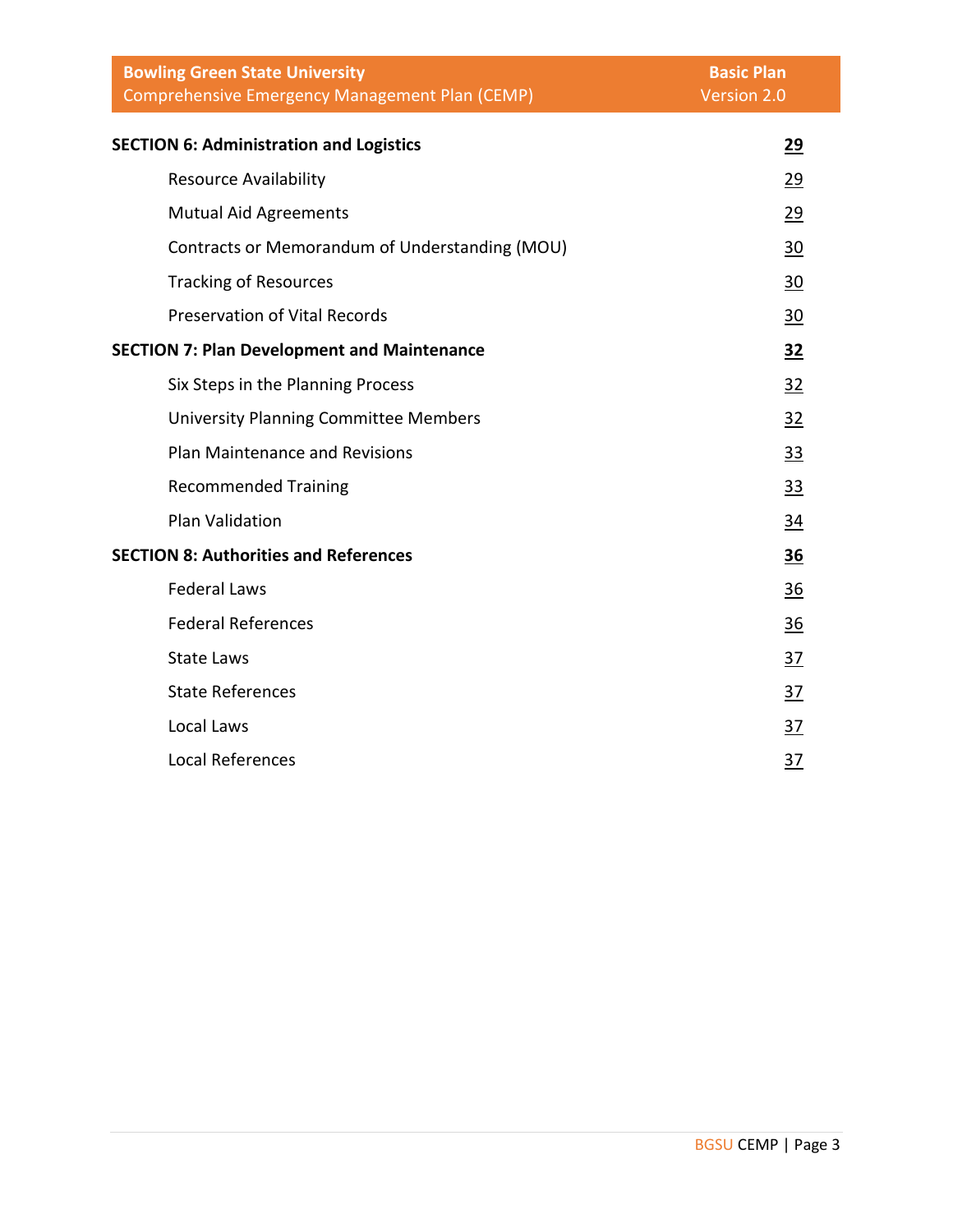## **SECTION 1: PLAN FUNDAMENTALS**

## *Purpose*

The Bowling Green State University Comprehensive Emergency Management Plan (CEMP) establishes an all-hazards approach for managing responses to emergencies or disasters which threaten the safety and well-being of the University community or disrupt its programs and operations. These emergencies, often large-scale, require a coordinated effort between the University and Local, County and State emergency response agencies. The Basic Plan together with Functional Annexes, Hazard Specific Appendices and Building Comprehensive Emergency Action Plans establishes the organizational structure, procedures and responsibilities which should be referenced and employed during an actual emergency.

#### • **Basic Plan**

Provides an overview of the University's approach to emergency operations.

## • **Functional Annex**

Explains how the University will carry out broad functions or tasks that must be accomplished across many types of emergencies, such as notifications and warnings or mass care and shelter.

## • **Hazard Specific Appendix**

Provides additional guidance for specific hazard responses not covered in the functional annexes such as the Infectious Disease Operations Plan and Water Emergency Response Plan.

• **Building Comprehensive Emergency Action Plan** Provides a course of action for building occupants to follow during an emergency or disaster.

#### *Scope*

This Plan outlines the preparation, response and recovery of University personnel and resources for natural, human-caused (accidental and intentional), and technological emergencies affecting University-owned or controlled property.

The following University departments and outside agencies have an integral role in the success of this Plan.

#### **University Departments and Offices**

- 1. Accessibility Services
- 2. Business Operations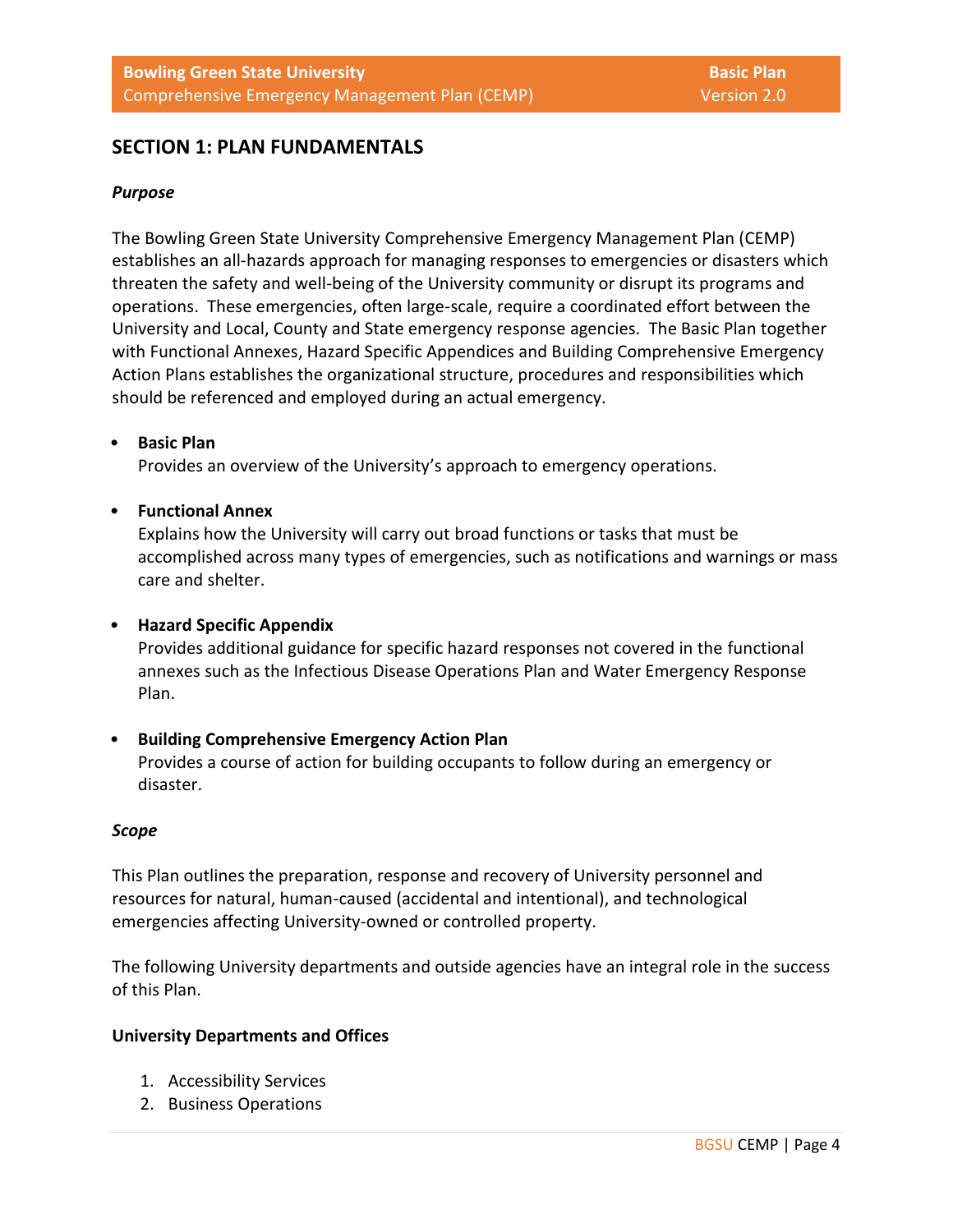## **Bowling Green State University Basic Planners and Basic Planners and Basic Planners and Basic Planners and Basic Planners and Basic Planners and Basic Planners and Basic Planners and Basic Planners and Basic Planners and** Comprehensive Emergency Management Plan (CEMP) Version 2.0

- 3. Campus Operations
- 4. Capital Planning/Design and Construction
- 5. Controller's Office
- 6. Counseling Center
- 7. Dean of Students
- 8. Emergency Management
- 9. Environmental Health and Safety
- 10. Falcon Health Center
- 11. Flight Center
- 12. Human Resources
- 13. Information Technology Services
- 14. Intercollegiate Athletics
- 15. Internal Audit
- 16. International Programs & Partnerships
- 17. Marketing and Communications
- 18. Office of Residence Life
- 19. Police Department
- 20. Public Safety
- 21. Recreation and Wellness
- 22. Registration & Records
- 23. Risk Management
- 24. University Dining Services
- 25. Vice President's Office of Finance & Administration

## **Outside Departments and Agencies**

- 1. City of Bowling Green Engineer's Office
- 2. City of Bowling Green Fire Division
- 3. City of Bowling Green Police Division
- 4. City of Bowling Green Public Works
- 5. Groome Transportation & Shuttle Services
- 6. Northwest Ohio Red Cross Chapter
- 7. Ohio Emergency Management Agency
- 8. Ohio State Highway Patrol
- 9. Wood County Amateur Radio Emergency Services
- 10. Wood County Emergency Management Agency
- 11. Wood County Health Department
- 12. Wood County Hospital
- 13. Wood County Sheriff's Office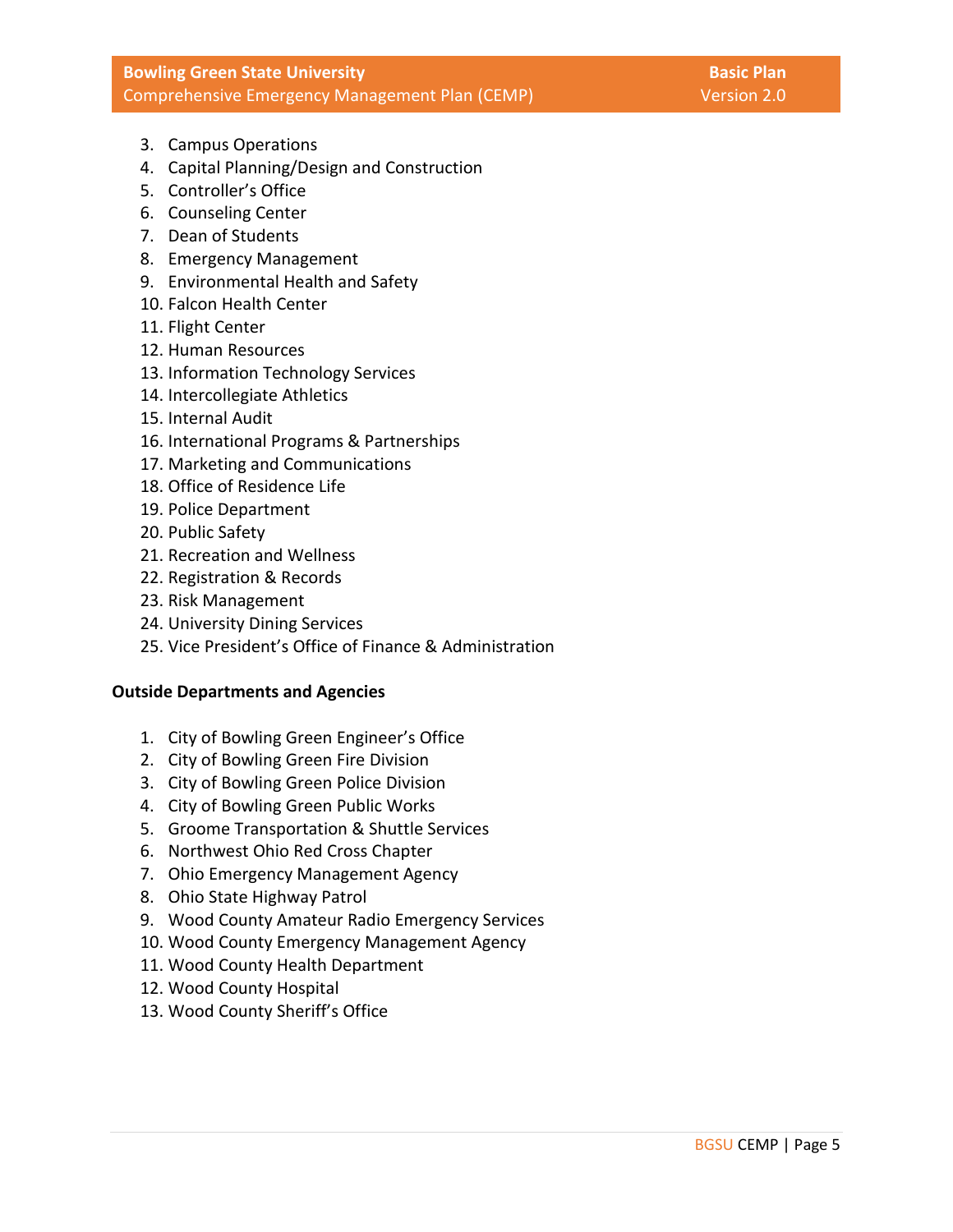## *Situation*

Situated in the City of Bowling Green, 30 minutes south of Toledo in northwest Ohio. The following details of the University are listed below:

## **Campus Data**

- Founded in 1910
- 1,338 acre residential campus with park-like setting and 119 buildings including the Stroh Center, The Wolfe Center for the Arts, Centennial Residence Hall, Falcon Heights Residence Hall, The Oaks Dining Center and Carillon Place Dining Center.
- Employs approximately 2,582 faculty and staff and has a student population of over 19,102, including 2,000 at BGSU Firelands in Huron, Ohio.
- Approximately 6,000 students live in the University's 9 residence halls and numerous small group/Greek residential units.
- 18:1 student to faculty ratio
- Students from 50 states and 70 other countries

The City of Bowling Green Fire Division serves the University's needs for Fire & Emergency Medical Services (EMS) along with Perrysburg Township providing Haz-Mat operations. The City of Bowling Green Police Division, Wood County Sherriff's Office and the Ohio State Highway Patrol provide additional personnel for certain other situations or emergencies including supplemental forces for large event security and those requiring a Special Response Team.

The University, because of its large and diverse population and infrastructure, can be vulnerable to numerous natural, technological and societal (man-made) hazards.

## *Planning Assumptions*

This Comprehensive Emergency Management Plan (CEMP) is predicated on a realistic approach to the problems that may occur during a major emergency or disaster.

It is assumed that:

- An emergency or disaster can occur at any time of the day or night, weekend or holiday, with little or no warning.
- The succession of events in an emergency or disaster is not predictable; therefore, published comprehensive emergency management plans, such as this Plan, serve as a guide, but may require modifications in order to meet the requirements of the specific emergency.
- An emergency or disaster may be declared by senior administration if information indicates that such conditions are developing or probable.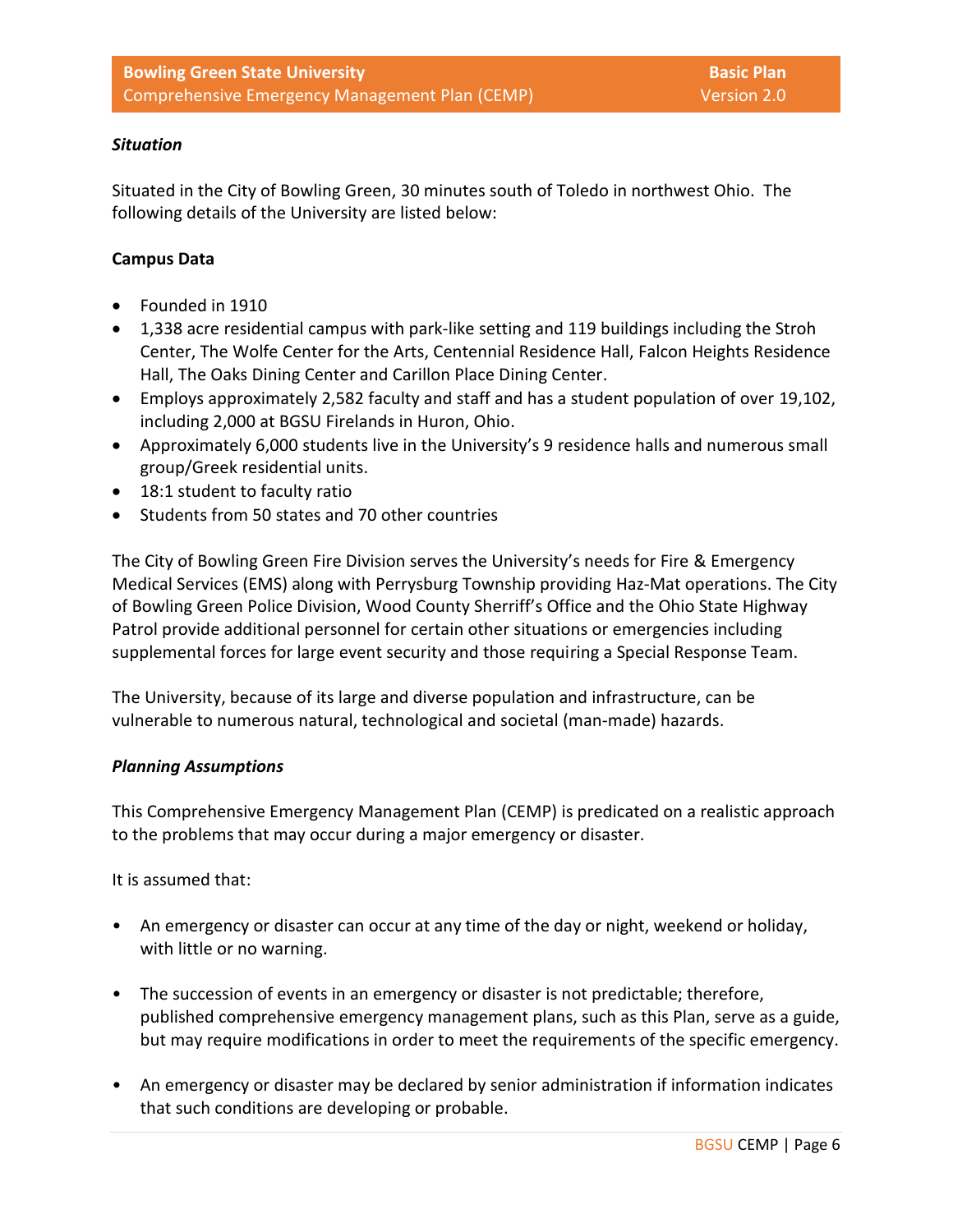**Bowling Green State University Basic Plan** Comprehensive Emergency Management Plan (CEMP) Version 2.0

- An emergency or disaster originating on University property may extend beyond the University's boundaries affecting adjacent neighborhoods and communities. Since incidents may be community-wide, the University must prepare for and carry out disaster response and recovery operations in conjunction with Local, County, and State emergency response agencies.
- Depending on the size and severity of a community-wide disaster or emergency, outside assistance may be seriously delayed or unavailable.
- Emergencies affecting BGSU Main Campus and/or BGSU Firelands or off-campus property owned or controlled by the University may require additional resources from the Campus Emergency Operations Center (CEOC).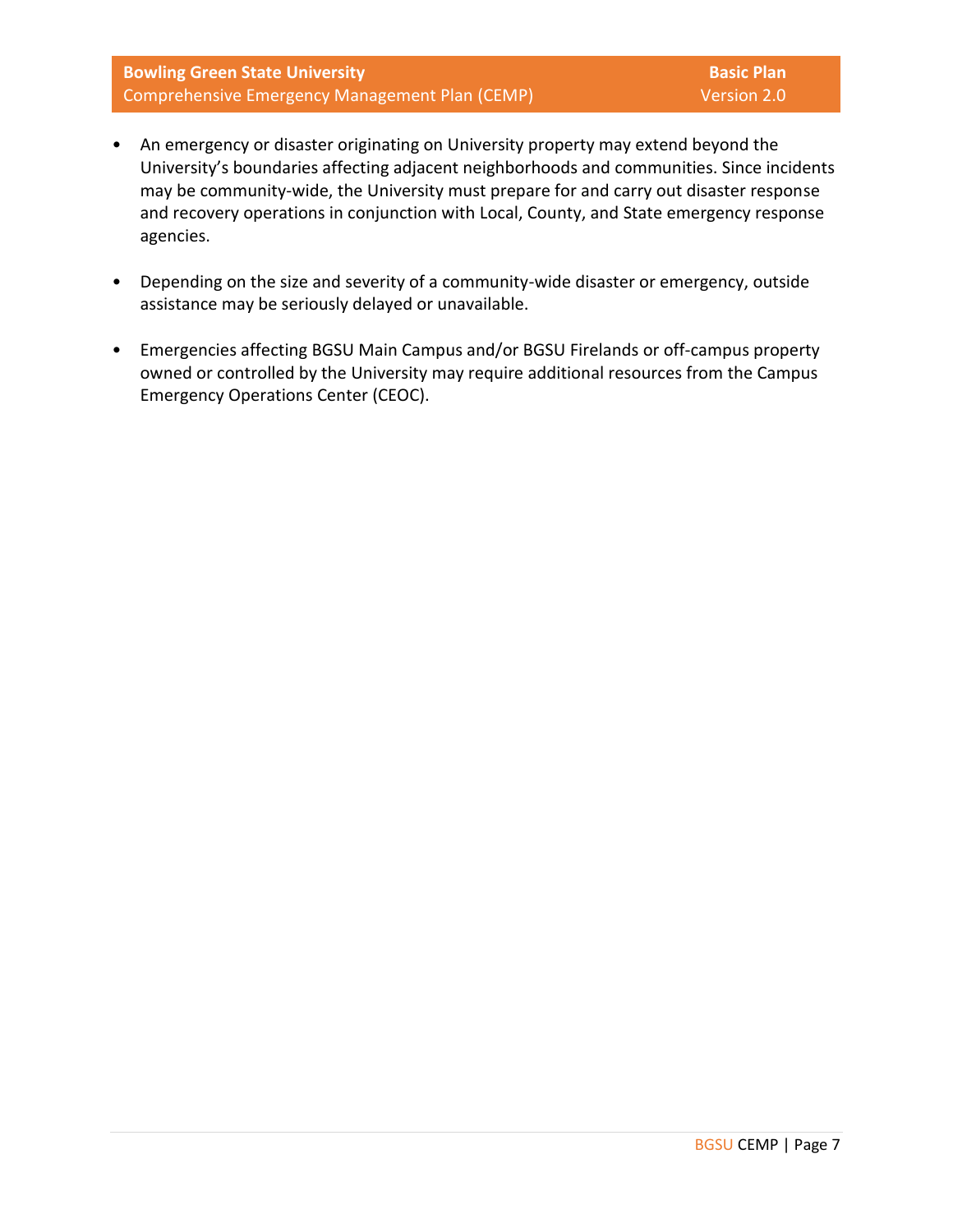## **SECTION 2: CONCEPT OF OPERATIONS**

## *Operational Groups*

The Board of Trustees and the President of the University are ultimately responsible for the management of the University during an emergency or disaster occurring on University-owned or controlled property.

Three operational groups have been created to assist the Board of Trustees and President in managing and responding to an emergency incident.



Whenever possible, group members' duties are closely related to their normal day to day duties and areas of expertise.

## *Functional Annexes and Hazard Specific Appendices*

1. **Functional Annex** explains how the University will carry out broad functions or tasks that must be accomplished across many types of emergencies. Each Functional Annex is managed by a primary department which may be assisted by several support agencies or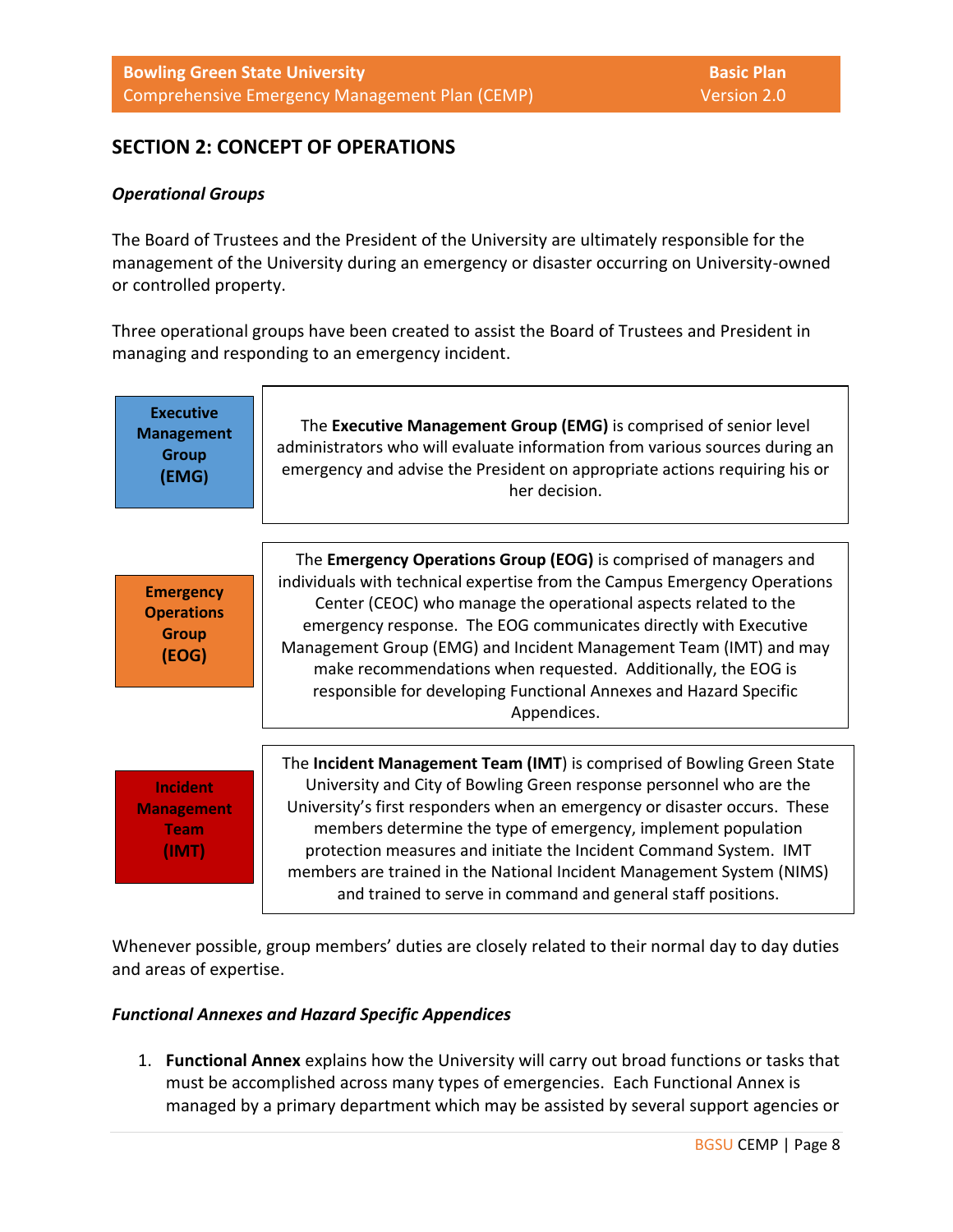departments. For example, the BGSU Police Department has primary responsibility for "Evacuation," while Environmental Health and Safety and Parking Services serve as support for this function.

## There are 15 **Functional Annexes.**

- a. Direction and Control
- b. Notification and Warning
- c. Emergency Public Information
- d. Communication
- e. Evacuation
- f. Shelter and Mass Care
- g. Resource Management
- h. Health and Safety
- i. Physical Facilities Operations and Utilities
- j. Student Health Service
- k. Behavioral Health
- l. Law Enforcement
- m. Damage Assessment
- n. Human Resources
- o. Finance and Risk Management
- 2. **Hazard Specific Appendix** identifies the emergency management needs associated with special hazards not otherwise covered by the Comprehensive Emergency Management Plan (CEMP). The University's Plan for "Infectious Disease Communication Coordination Protocol" is an example of a Hazard Specific Appendix.

There are four Hazard Specific Appendices: Appendix 1 – Infectious Disease Communication Coordination Protocol Appendix 2 – Severe Weather Policy Appendix 3 – Water Emergency Response Plan Appendix 4 – Lightning Safety Plan

## *Phases of Emergency Management*

The overwhelming majority of emergency management preparation and planning is performed well before an emergency or disaster occurs. The emergency management phases of *prevention/mitigation* and *preparedness* are critical to the success of the University's *response*  and *recovery* phases and the overall success of the Comprehensive Emergency Management Plan (CEMP).

1. **Prevention/Mitigation** activities are developed to prevent or reduce the severity or consequences of an emergency incident. Prevention activities include building security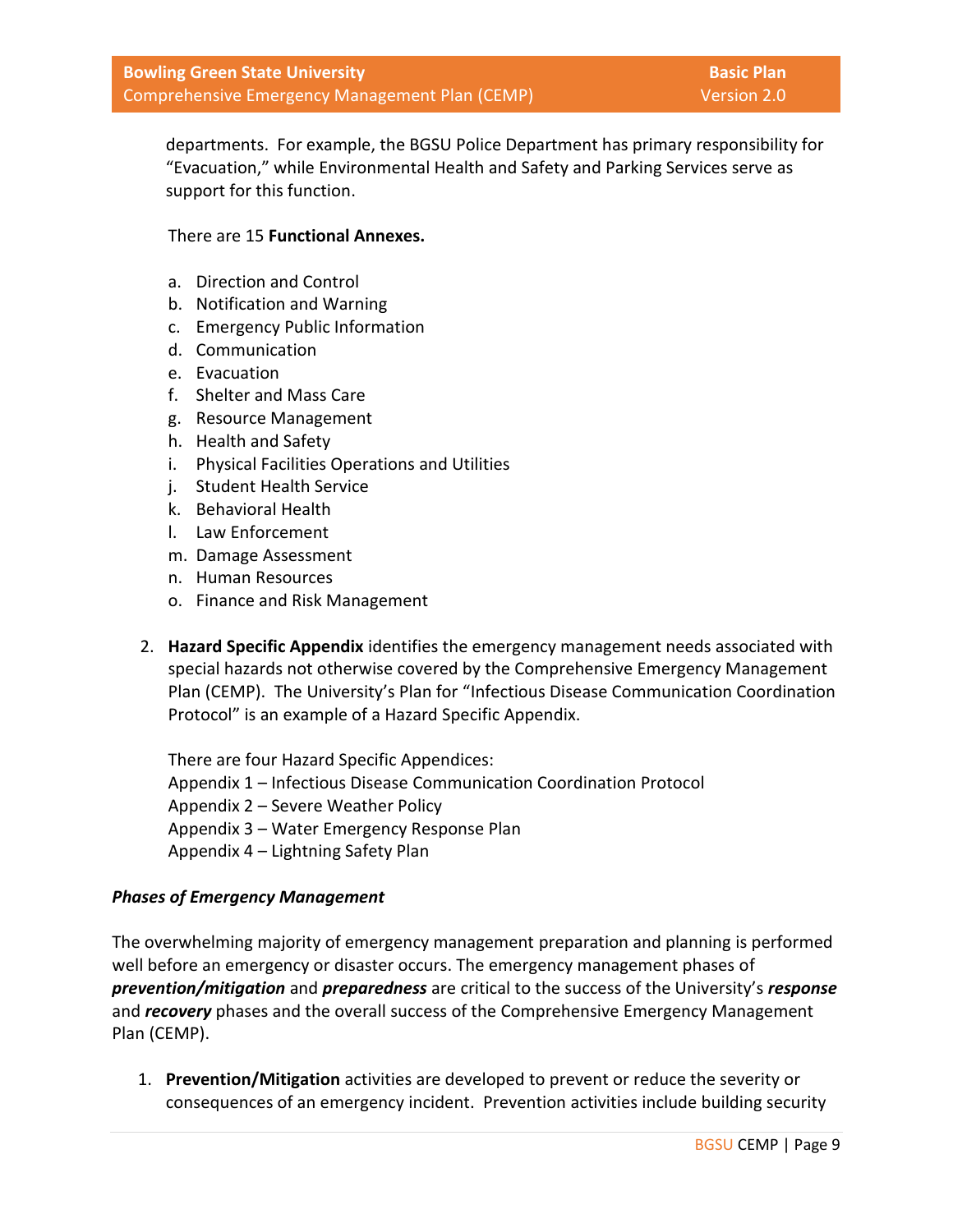enhancements such as building electronic access systems and closed circuit TV cameras, crime prevention and Recognizing and Caring for Individuals in Distress training, and assessment and support for students and employees. Mitigation activities include the AlertBG notification system, outdoor warning sirens and a lightning warning system.

- 2. **Preparedness** activities are tasks and systems that develop, implement, and maintain program capabilities. *Preparedness* activities include training students, faculty and staff in the Alert, Lockdown, Inform, Counter, and Evacuate (A.L.i.C.E.) response system and on the use and implementation of this CEMP. This is done through drills and exercises, developing building specific emergency action plans, testing the emergency notification system, maintaining up-to-date hazard identification and building threat assessment studies, developing checklists for functional annexes, staying abreast of new developments in the field of Emergency Management and updating this CEMP on a regular basis.
- 3. **Response** activities are immediate tasks, programs, and systems to manage the effects of an emergency or disaster. *Response* activities include the evaluation and summary of the emergency and the establishment of Incident Command and, if needed, the activation of the Executive Management Group (EMG), Emergency Operations Group (EOG) and Incident Management Team (IMT) along with public communication, emergency notifications and the implementation of the functional annexes.
- 4. **Recovery** activities and programs are designed to return campus activities to normal. There are two phases in the recovery process. Short-term recovery involves returning vital support systems to an operational level. Long-term recovery may involve the complete redevelopment of an area affected by the incident. *Recovery* activities include debris removal, decontamination, counseling, temporary housing and disaster assistance.

## *Incident Complexity/Types of Emergencies*

- 1. **Type 5 Emergency** is a routine emergency call that is less than one operational period and is typically limited to one campus building or location. Examples include a motor vehicle accident, a small fire, an EMS call, and daily police calls.
- 2. **Type 4 Emergency** is an emergency that is relatively short in duration but could have a more significant effect on one or more campus buildings or a larger area of campus. Examples include a major crime, a small chemical spill, a power outage, high winds or a severe winter storm.
- 3. **Type 3 Emergency** is an emergency that may extend into multiple operational periods and is likely to affect multiple campus buildings or areas. Assistance from other local emergency responders is probable. Examples include a tornado that touches down on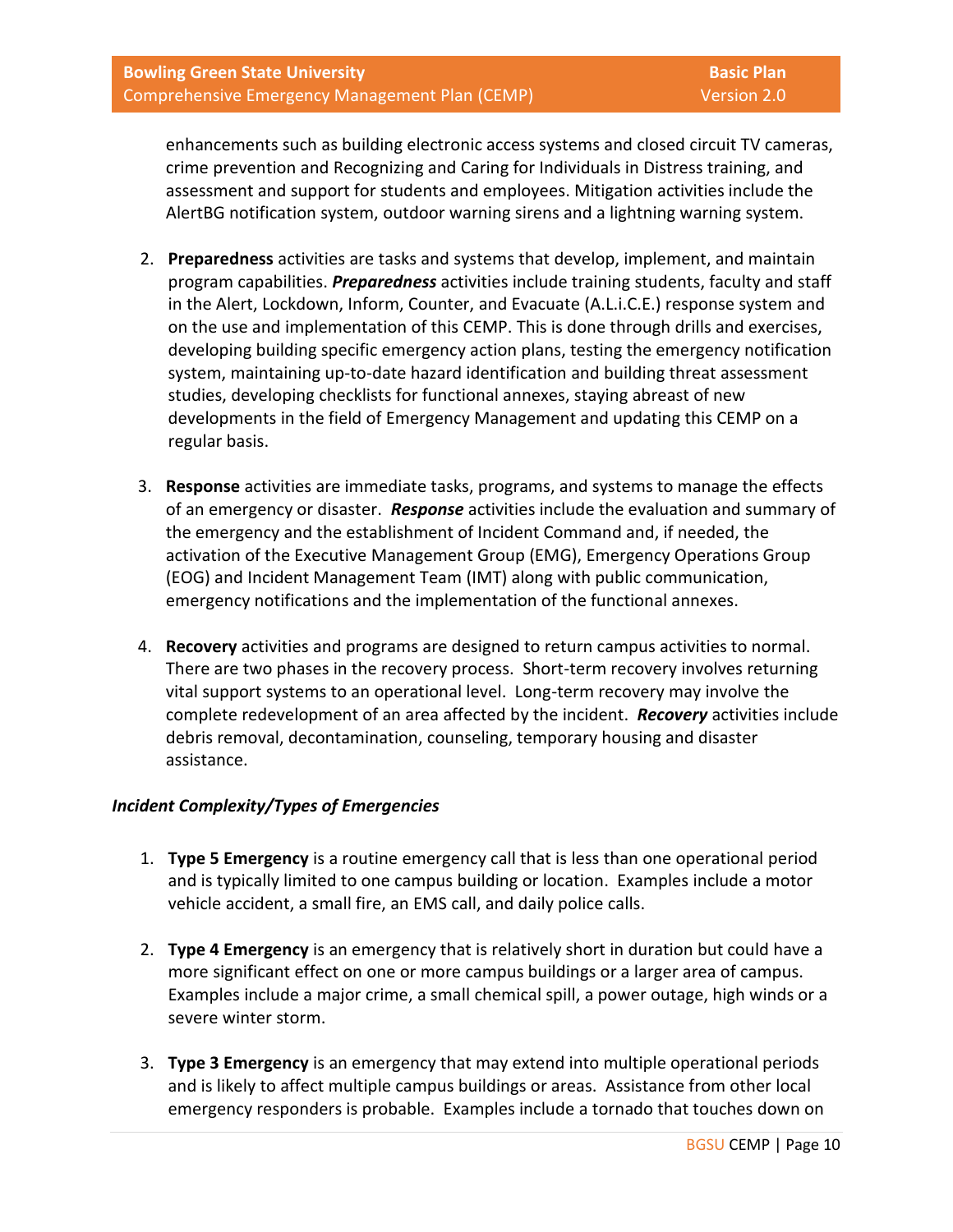campus, a major building fire, an active shooter, a major chemical spill, a hostage standoff, or a large civil disturbance.

- 4. **Type 2 Emergency** is a regional emergency that extends through multiple operational periods, encompasses much of campus and the surrounding community and requires greater coordination with local emergency management authorities. Examples include a train derailment with hazardous materials, a tornado, an explosion, a major natural disaster, or a local outbreak of a communicable disease.
- 5. **Type 1 Emergency** is an emergency requiring national resources that extends over multiple operational periods and effects the entire campus, the surrounding community and beyond. Examples include an act of terrorism and pandemic.

## *Sequence and Scope of a Planned Emergency Response*

- 1. An **incident/emergency or disaster** (**Type 1-4**) occurs on campus**.**
- 2. **BGSU Police Department Dispatcher** receives an emergency call and dispatches BGSU Police and Bowling Green Fire Division to respond to the incident.
- 3. **Building Emergency Response Team** activates Building Comprehensive Emergency Action Plan and implements population protection measures such as Evacuation, Lockdown, or Shelter-In-Place.
- 4. **Establishment of Incident Command** by the first BGSU Police Officer that arrives on scene will give a detailed evaluation and summary of the scene over the radio. The summary should consist of a description of the type of incident, number of people, vehicles or buildings involved, model of vehicle or building type, number of injured people and type of injuries and any hazards, primary and secondary, which are present.
- 5. **Incident Commander (IC)** has the responsibility to: (1) respond to immediate on-site safety needs if they have not already been addressed by the Building Emergency Response Team; (2) determine if the incident poses a threat to the safety of students, faculty, and staff, and if so, the Chief Marketing and Communications Officer (CMCO) must be notified of the incident; (3) establish the campus Incident Management Team (IMT) and assign command and general staff positions, and if necessary, (4) request that the Campus Emergency Operations Center (CEOC) and the Executive Management Group (EMG) be activated.
- 6. **Establishment of a Staging Area** quickly is essential when outside agencies are needed to respond to the incident. The Operations Section Chief should establish a staging area and assign a Staging Area Manager.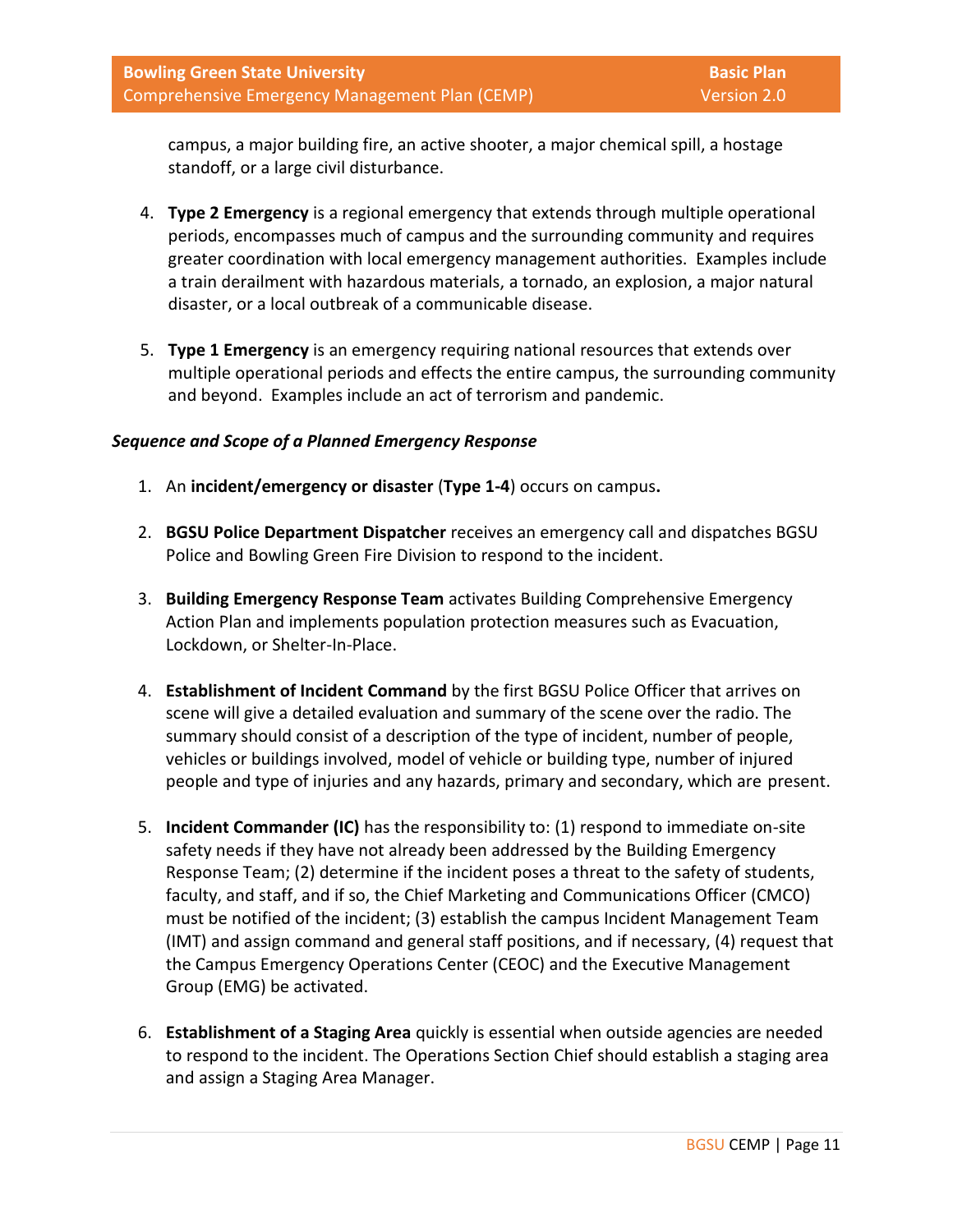- 7. **Establishment of a Media Staging Area** is the responsibility of the Chief Marketing and Communications Officer (CMCO) and should be in coordination with the IC. It should be located in an area near the scene where media may stage their vehicles and equipment to cover the incident.
- 8. **Establishment of Designated Command Post** is essential if it is anticipated that an emergency may last for an extended period of time. The command post should be established in a location that is safe, secure, comfortable and convenient for those that will need to be working in that location for extended periods of time.
- 9. **The Comprehensive Emergency Management Plan (CEMP)** may be activated when types 1-4 emergencies have occurred or when one is imminent. The CEMP may be partially or fully activated depending on the scope of the incident and special extenuating circumstances. The CEMP may be activated even though activation of the Campus Emergency Operations Center (CEOC) has not been requested. The Director of Public Safety or his/her designee is responsible for activating the CEMP.
- 10. **Request for Campus Emergency Operations Center (CEOC) Activation** is the responsibility of the Emergency Operations Center Manager or designee. The Director of Public Safety or designee & President of the University or designee and their staff will establish the CEOC. The CEOC will be activated when there is an immediate or impending need for coordination of information, services, and resources. It may also be activated to help coordinate special events held on campus.
- 11. **Declaration of Emergency** is the responsibility of the University President or Board of Trustees if they determine that unsafe conditions (threat of serious injury to persons or extensive damage to property) exist on the University campus. The President (or designee) will proclaim in writing the existence of a State of Emergency and the time of its occurrence. The President (or designee) will issue a declaration to the campus community and public through the news media and other means of dissemination as deemed necessary. Prior to the issuance of a declaration of emergency, the President should, if possible, consult with the Chair or Vice Chair of the Board of Trustees and the Director of Public Safety to discuss the proclamation and its associated responsibilities. Upon declaration of an emergency, the Executive Management Group (EMG) will immediately brief the Wood County Emergency Management Agency (WCEMA) concerning the status of the emergency and the University's needs.
- 12. **Request for County Assistance** by the Incident Commander (IC) requires notification to the Director of Public Safety (or designee). The IC or Executive Management Group (EMG) will provide the following information to the Wood County Emergency Management Agency (WCEMA).
	- a. The type of emergency or disaster that has occurred.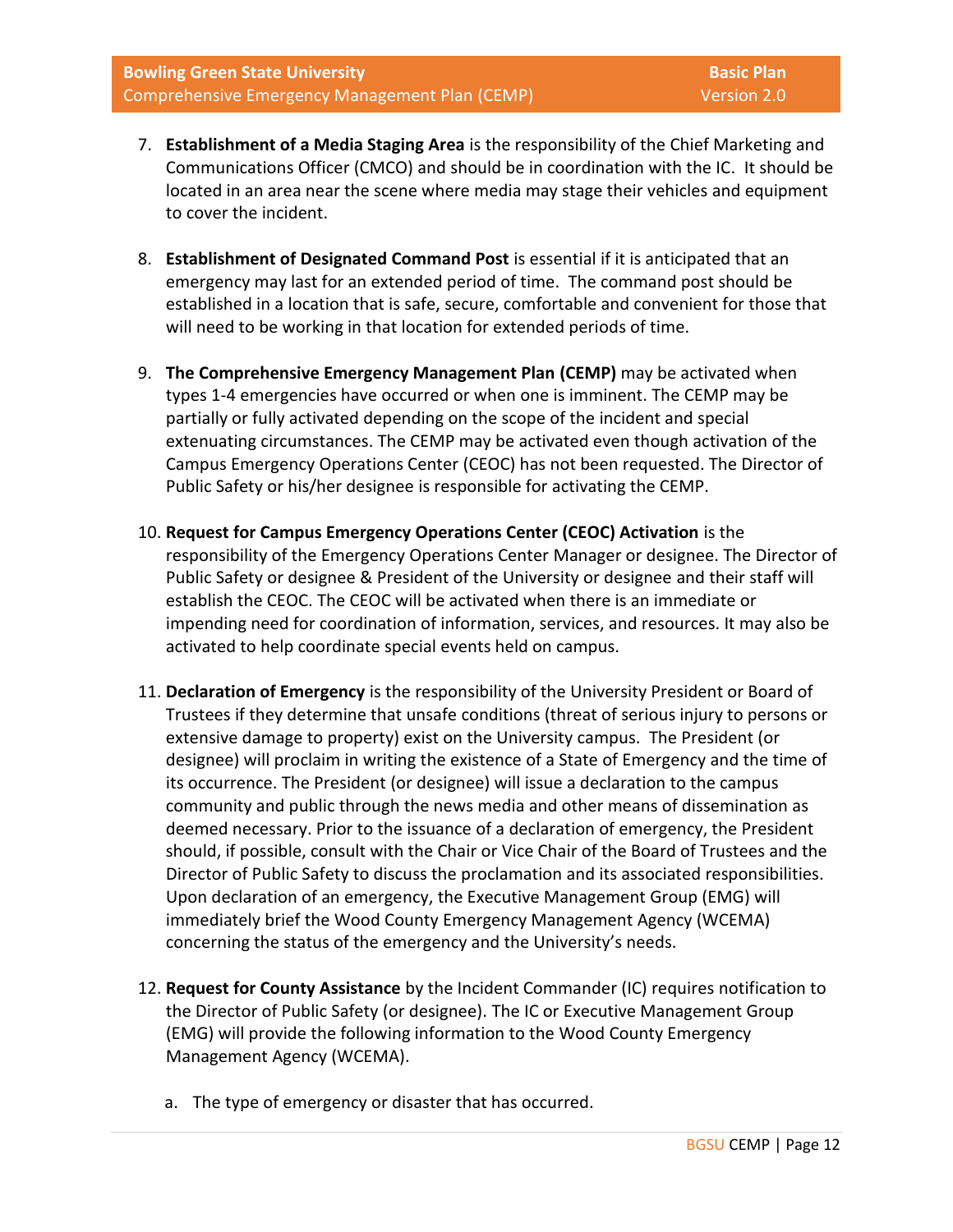- b. The affected area.
- c. Type of assistance being requested.
- d. The University official authorizing the request.
- e. Information regarding whether the University has made a request for State disaster assistance.
- 13. **Request for State Assistance** can be made for natural, man-made, or technological disasters after the President or Board of Trustees assure the Governor that Wood County Emergency Management Agency (WCEMA) has been notified and all local emergency response resources have been mobilized to respond to and mitigate the situation. The University President or designee is responsible for informing the Wood County EMA Director of any potential public danger. Assistance from the Ohio State Highway Patrol or the Bureau of Criminal Investigation & Identification and other local, state, and federal law enforcement agencies may be made at any time by the Director of Public Safety.

The following information will also be provided to the State of Ohio.

- a. The number of people injured or affected by the emergency.
- b. An estimate of damage caused.
- c. Action taken by local government.
- d. Resources needed
- 14. **Demobilization of Command Post and Campus Emergency Operations Center** will occur when response and recovery activities are concluded.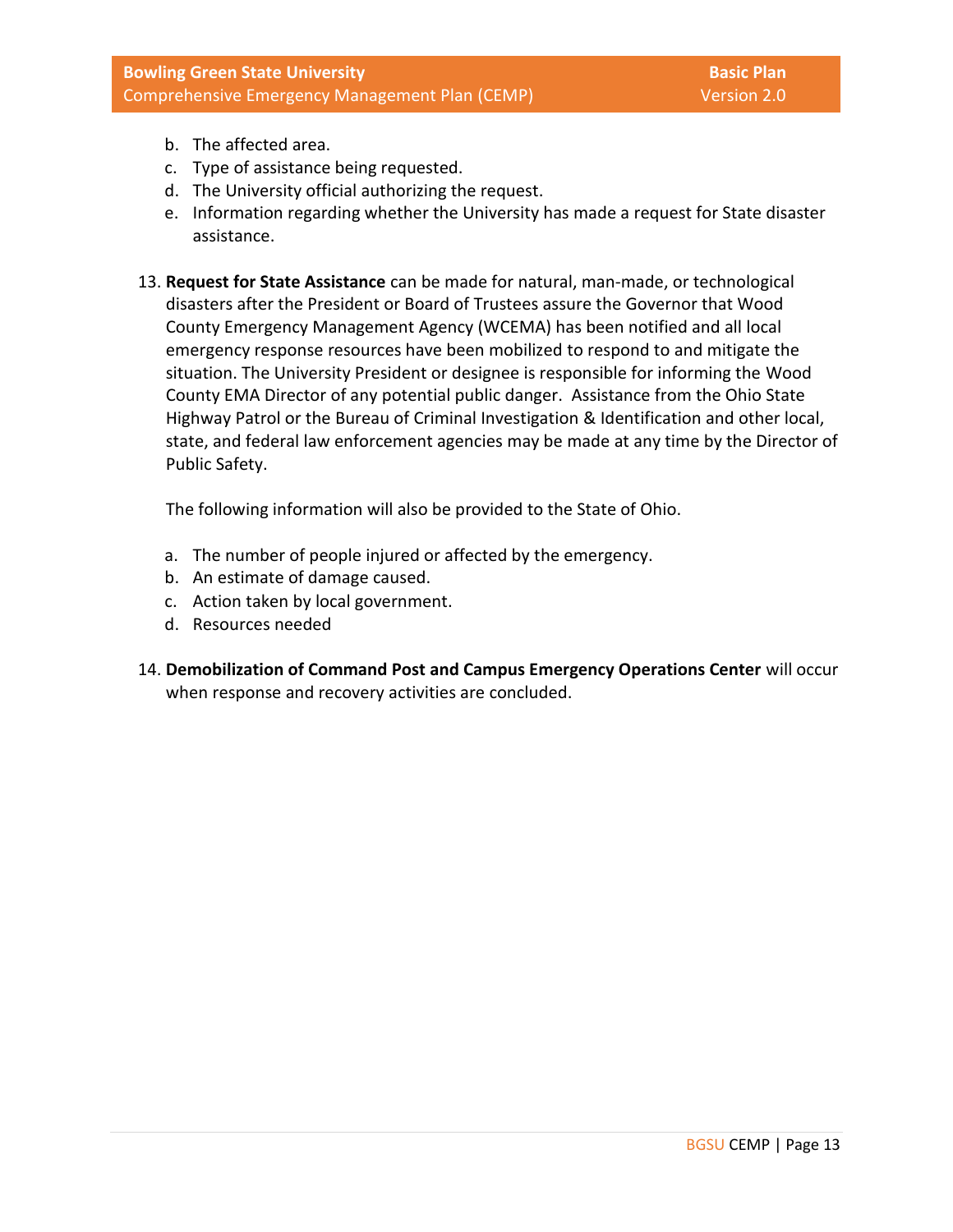## **SECTION 3: ORGANIZATIONAL GROUP ROLES AND RESPONSIBILITIES**

The members of the Executive Management Group (EMG), Emergency Operations Group (EOG) and the Incident Management Team (IMT) each perform vital tasks during an emergency. The duties listed below represent the general responsibilities for each member; however, the specific responsibilities will be dictated by the event.

## *Executive Management Group (EMG)*

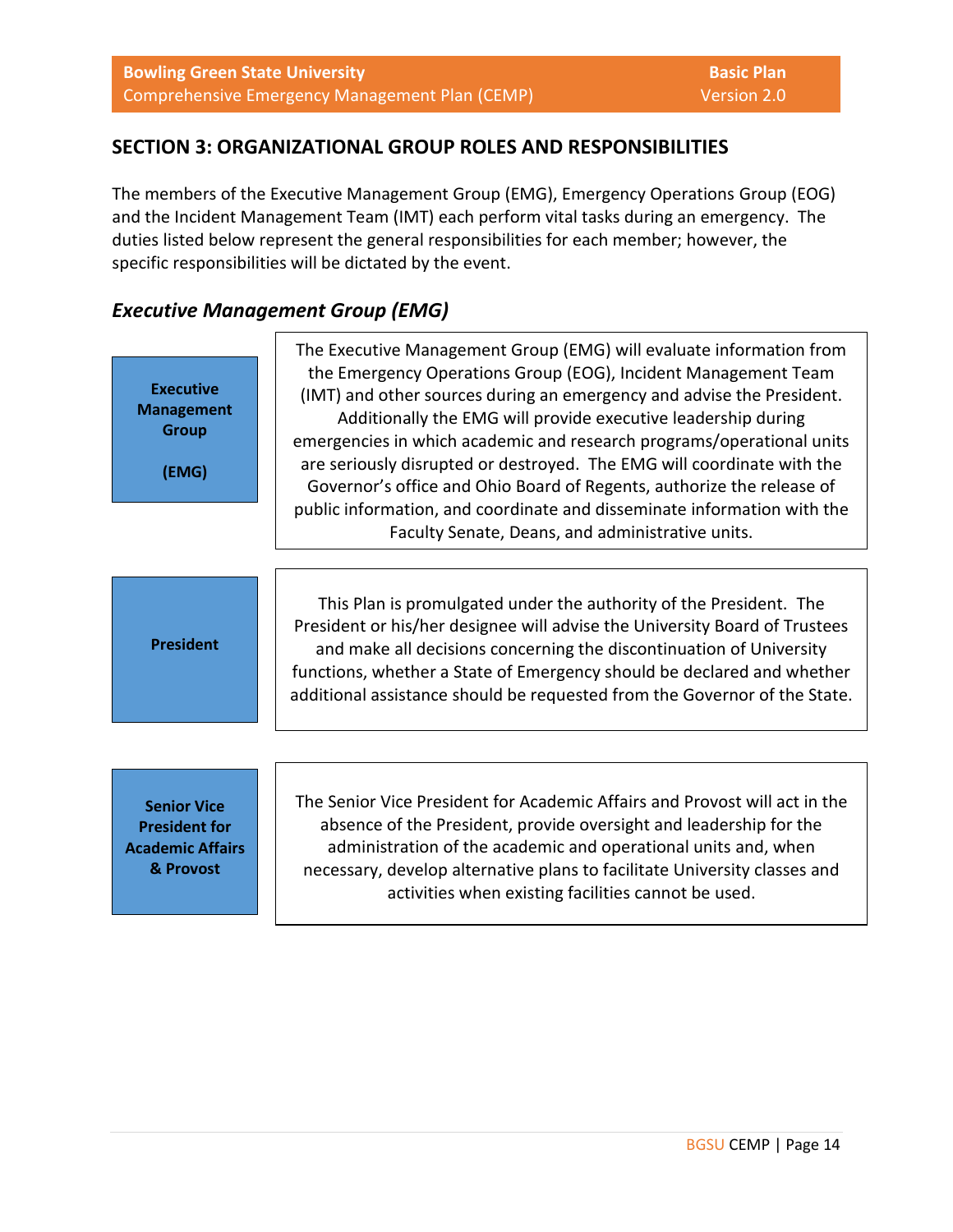|                                                                                                            | Version 2.0<br>Comprehensive Emergency Management Plan (CEMP)                                                                                                                                                                                                                                                                                                                        |
|------------------------------------------------------------------------------------------------------------|--------------------------------------------------------------------------------------------------------------------------------------------------------------------------------------------------------------------------------------------------------------------------------------------------------------------------------------------------------------------------------------|
|                                                                                                            |                                                                                                                                                                                                                                                                                                                                                                                      |
| <b>Vice President</b><br>for Partnerships<br>and Chief of<br><b>Staff</b>                                  | The Vice President for Partnerships and Chief of Staff will be responsible<br>for the overall strategy and coordination of the University's various<br>external academic partnerships, drive the strategic plan and liaise with the<br>senior leadership of Cabinet, serve as a senior policy advisor to the<br>President and marshal the operations of the Office of the President. |
|                                                                                                            |                                                                                                                                                                                                                                                                                                                                                                                      |
| <b>Vice President</b><br>for Finance and<br><b>Administration</b><br>& Chief Financial<br><b>Officer</b>   | The Vice President for Finance and Administration and Chief Financial<br>Officer will identify and prioritize critical support services and systems,<br>develop backup plans to protect special assets, perform campus damage<br>assessment, analyze the damage assessment reports and develop an<br>action plan for recovery.                                                       |
|                                                                                                            |                                                                                                                                                                                                                                                                                                                                                                                      |
| <b>Vice President</b><br>for Student<br><b>Affairs</b>                                                     | The Vice President for Student Affairs will implement procedures to<br>communicate with, account for and care for students and to communicate<br>with parents during an emergency.                                                                                                                                                                                                   |
|                                                                                                            |                                                                                                                                                                                                                                                                                                                                                                                      |
| <b>Associate Vice</b><br><b>President for</b><br><b>Capital Planning,</b><br>& Campus<br><b>Operations</b> | The Associate Vice President for Capital Planning & Campus Operations<br>responsible for the overall leadership, direction, vision and management<br>of Campus Operations, which serves a wide range of university units, from<br>Intercollegiate Athletics to Academic Affairs.                                                                                                     |
|                                                                                                            |                                                                                                                                                                                                                                                                                                                                                                                      |
| <b>Chief Marketing</b><br>&<br><b>Communications</b><br><b>Officer</b>                                     | The Chief Communications Officer ensures the placement and operation<br>of emergency communications, identifies the staging area for the media<br>and approves official communications from the University to media<br>outlets. Additionally, he/she will activate the internal notification plan as<br>outlined in Annex B.                                                         |

**Bowling Green State University Basic Plan**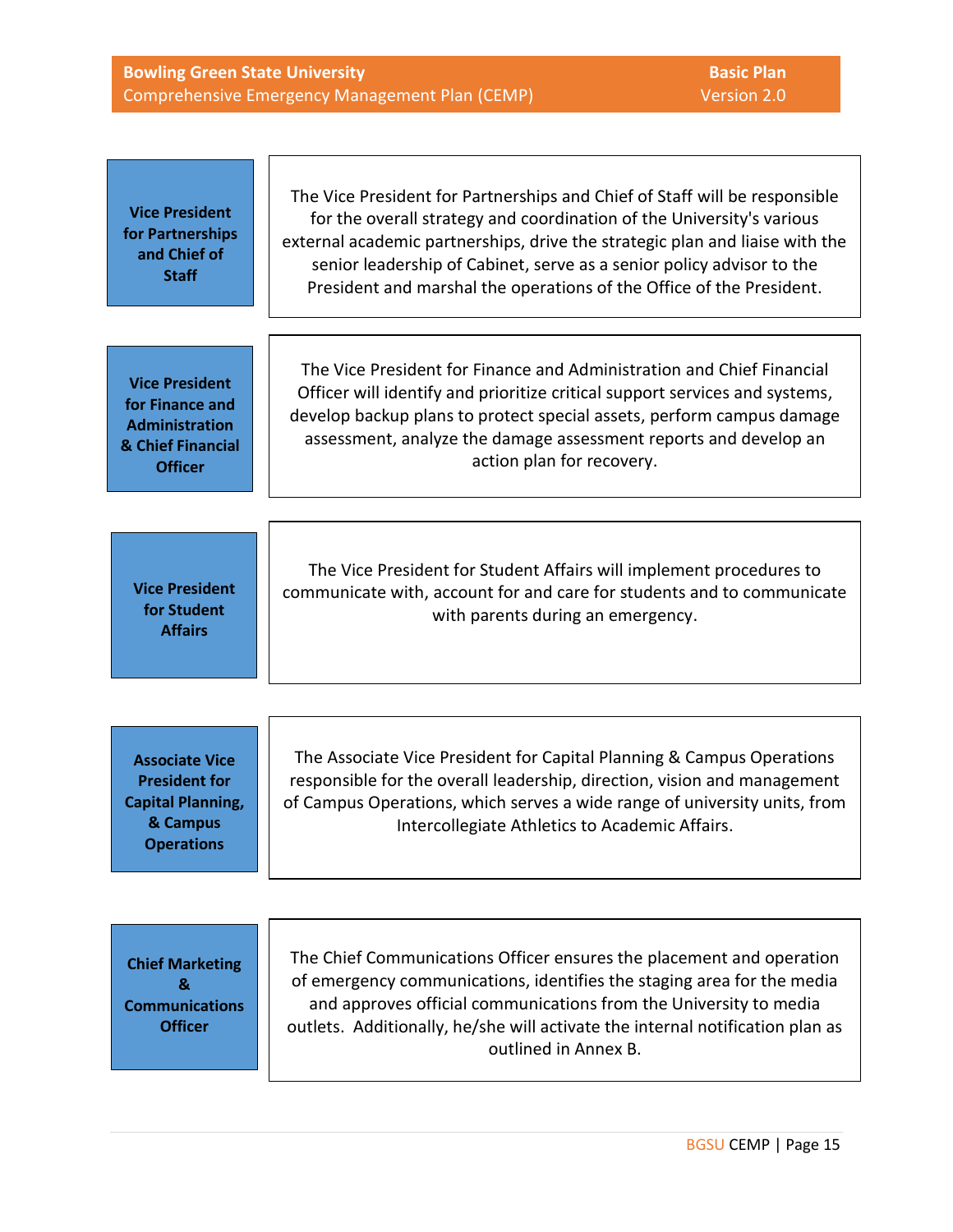| <b>Bowling Green State University</b>                              |                                                                                                                                                                                                                                                                                                                                                                                      | <b>Basic Plan</b> |
|--------------------------------------------------------------------|--------------------------------------------------------------------------------------------------------------------------------------------------------------------------------------------------------------------------------------------------------------------------------------------------------------------------------------------------------------------------------------|-------------------|
|                                                                    | Comprehensive Emergency Management Plan (CEMP)                                                                                                                                                                                                                                                                                                                                       | Version 2.0       |
|                                                                    | The Chief Human Resources Officer will provide technical expertise on                                                                                                                                                                                                                                                                                                                |                   |
| <b>Chief</b><br><b>Human</b><br><b>Resources</b><br><b>Officer</b> | human resource matters including the implementation and administration<br>of policies and procedures. The Chief Human Resources Officer will be<br>responsible for communication with administrative and classified staff.                                                                                                                                                           |                   |
|                                                                    |                                                                                                                                                                                                                                                                                                                                                                                      |                   |
| <b>General Counsel</b>                                             | General Counsel interprets emergency laws and regulations, prepares<br>necessary emergency agreements and provides legal advice related to the<br>emergency, recordkeeping and recovery operations.                                                                                                                                                                                  |                   |
|                                                                    |                                                                                                                                                                                                                                                                                                                                                                                      |                   |
| <b>Chief</b><br><b>Information</b><br><b>Officer</b>               | The Chief Information Officer will provide leadership, direction, and<br>advocacy for information systems and information technology for the<br>University. Oversees areas such as Security and Networking, Applications,<br>and Client Services with the Technology Support Center (TSC) within Client<br>Services providing the primary point of contact for services and support. |                   |

## *Emergency Operations Group (EOG)*

| <b>Emergency</b><br><b>Operations</b><br><b>Group</b><br>(EOG)           | The Emergency Operations Group (EOG) is activated to support the<br>operational aspects of the University's response to an emergency or<br>disaster.                                                                                                                                  |
|--------------------------------------------------------------------------|---------------------------------------------------------------------------------------------------------------------------------------------------------------------------------------------------------------------------------------------------------------------------------------|
| <b>Director</b><br>of<br><b>Public Safety/</b><br><b>Chief of Police</b> | The Director of Public Safety and Chief of Police or designee "scenario<br>driven" will exercise overall management responsibilities for the<br>coordination between the Executive Management Group (EMG),<br>Emergency Operations Group (EOG) and Incident Management Team<br>(IMT). |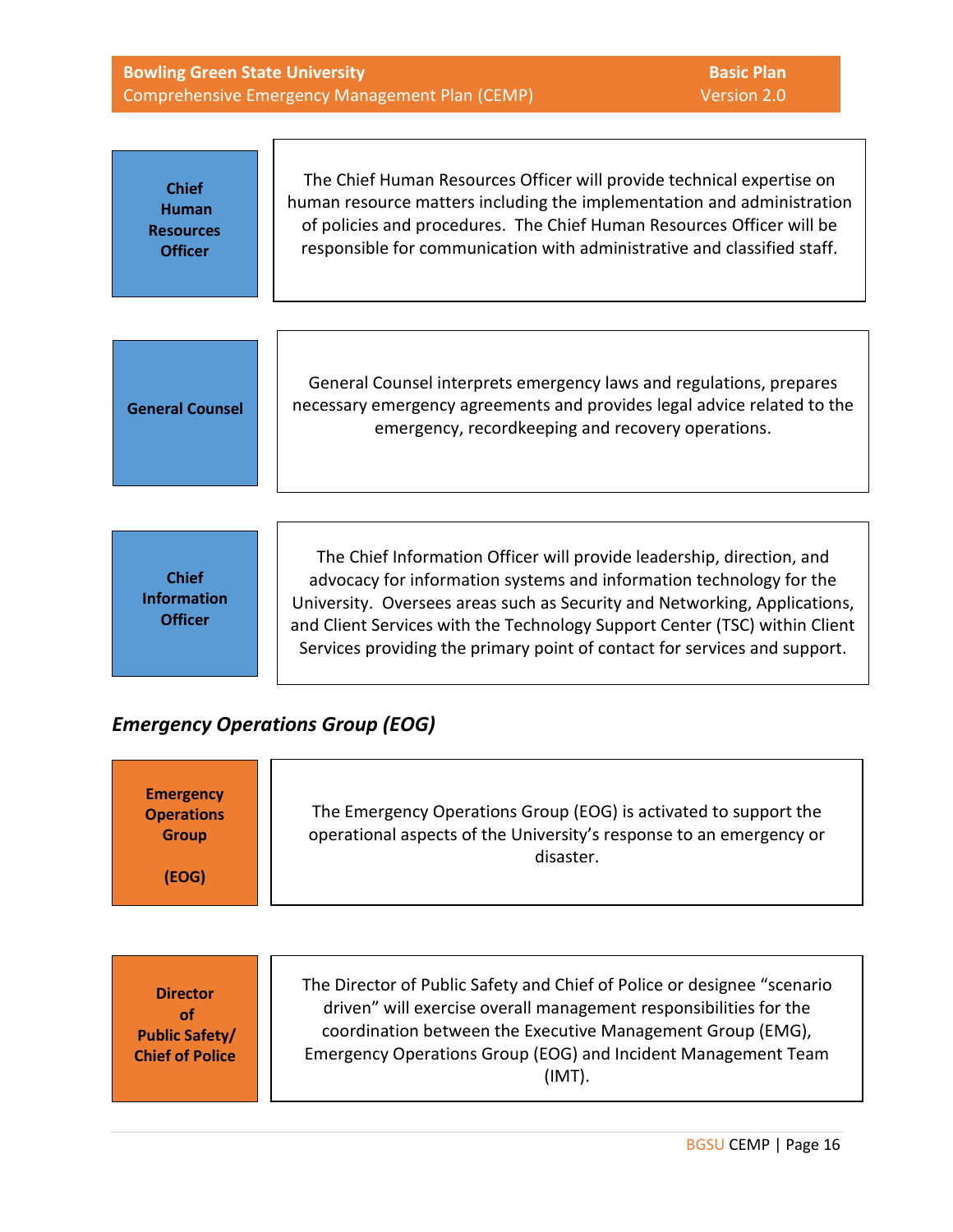| <b>Bowling Green State University</b>                      | <b>Basic Plan</b><br>Version 2.0<br>Comprehensive Emergency Management Plan (CEMP)                                                                                                                                                                                                                                                                                                                                                                    |
|------------------------------------------------------------|-------------------------------------------------------------------------------------------------------------------------------------------------------------------------------------------------------------------------------------------------------------------------------------------------------------------------------------------------------------------------------------------------------------------------------------------------------|
| <b>BGSU</b><br><b>Police</b><br><b>Department</b>          | The BGSU Police Department will coordinate law enforcement activities,<br>campus evacuation and traffic control when needed. Additionally, they<br>will control access to restricted areas; maintain security (shelter locations,<br>Campus Emergency Operations Center, and other key facilities); patrol<br>evacuated areas, and assist in damage assessment.                                                                                       |
|                                                            |                                                                                                                                                                                                                                                                                                                                                                                                                                                       |
| <b>Emergency</b><br><b>Management</b>                      | He/she will establish the appropriate staffing levels for the Campus<br>Emergency Operations Center (CEOC), monitor organizational<br>effectiveness to ensure that the inter-agency coordination is accomplished<br>effectively within the CEOC and between the CEOC and the Wood County<br>Emergency Management Agency (WCEMA).                                                                                                                      |
|                                                            |                                                                                                                                                                                                                                                                                                                                                                                                                                                       |
| <b>Parking</b><br><b>Services</b>                          | Parking Services will assist with campus evacuation and provide staffing<br>for assistance with traffic control.                                                                                                                                                                                                                                                                                                                                      |
|                                                            |                                                                                                                                                                                                                                                                                                                                                                                                                                                       |
| <b>Shuttle</b><br><b>Services</b>                          | Shuttle Services will provide transportation and support for the evacuation<br>of students, campus personnel and anyone in the affected areas.                                                                                                                                                                                                                                                                                                        |
|                                                            | Information Technology Services will ensure the placement and operation of                                                                                                                                                                                                                                                                                                                                                                            |
| <b>Information</b><br><b>Technology</b><br><b>Services</b> | the emergency communications and support infrastructure, maintenance and<br>operation of voice, data, video and wireless communication and coordinate<br>the recovery of any interruption of these and other services; set up the<br>Campus Emergency Operations Center (CEOC) communication systems;<br>activate and coordinate the campus emergency information hotline, and<br>ensure communications capability for the duration of the emergency. |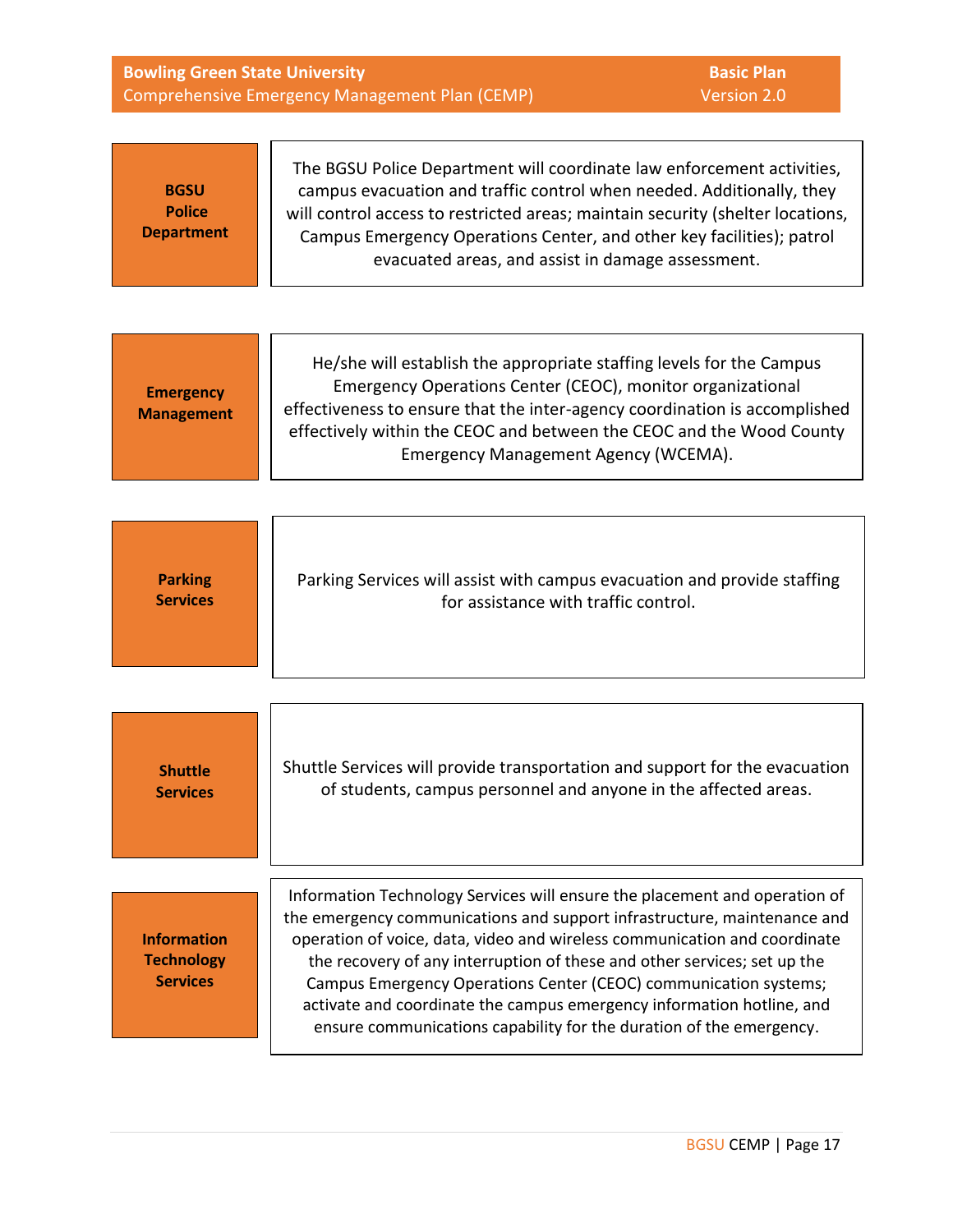| <b>Bowling Green State University</b>                         |                                                                                                                                                                                                                                                                                                                                                                                               | <b>Basic Plan</b> |
|---------------------------------------------------------------|-----------------------------------------------------------------------------------------------------------------------------------------------------------------------------------------------------------------------------------------------------------------------------------------------------------------------------------------------------------------------------------------------|-------------------|
| Version 2.0<br>Comprehensive Emergency Management Plan (CEMP) |                                                                                                                                                                                                                                                                                                                                                                                               |                   |
| <b>Internal Auditing</b><br>& Advising<br><b>Services</b>     | Internal Auditing and Advising Services will maintain records of financial<br>transactions and purchases necessitated by the emergency or disaster.<br>May serve as primary scribe during activation.                                                                                                                                                                                         |                   |
| <b>Human</b><br><b>Resources</b>                              | Human Resources will provide technical expertise on human resource<br>matters including the development, implementation and administration of<br>policies and procedures.                                                                                                                                                                                                                     |                   |
| <b>Marketing</b><br>$\mathbf{g}_i$<br><b>Communications</b>   | Marketing and Communications will establish and set up the Joint<br>Information Center (JIC), coordinate outside media staging area, regularly<br>schedule and supervise news service briefings and assess the effectiveness<br>of communications efforts.                                                                                                                                    |                   |
| <b>Capital Planning</b>                                       | Capital Planning will provide blueprints, drawings, and maps as needed<br>and coordinate architectural, planning, construction, and technical<br>expertise to perform the campus damage assessment.                                                                                                                                                                                           |                   |
| <b>Campus</b><br><b>Operations</b>                            | Campus Operations will provide critical infrastructure blue prints and<br>drawings, establish emergency back-up power, assist with damage<br>assessment, prioritize utility service restoration, coordinate snow and<br>debris removal, assist with traffic control measures (by providing signage,<br>detours, and barricades), and provide equipment, supplies, and personnel<br>as needed. |                   |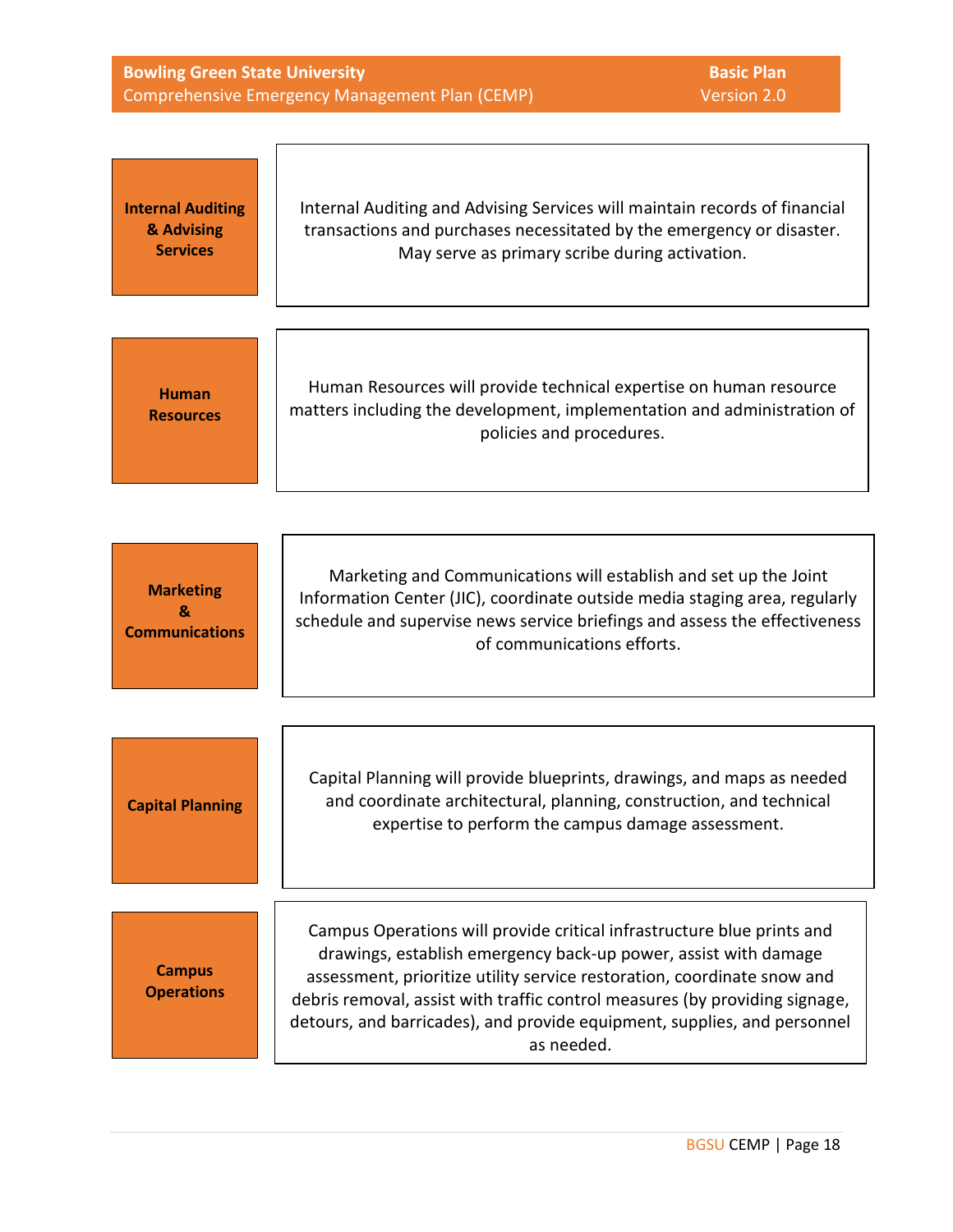| <b>Bowling Green State University</b>              | <b>Basic Plan</b><br>Comprehensive Emergency Management Plan (CEMP)<br>Version 2.0                                                                                                                                                                                                                                                                                                                               |
|----------------------------------------------------|------------------------------------------------------------------------------------------------------------------------------------------------------------------------------------------------------------------------------------------------------------------------------------------------------------------------------------------------------------------------------------------------------------------|
|                                                    |                                                                                                                                                                                                                                                                                                                                                                                                                  |
| <b>Business</b><br><b>Operations</b>               | Business Operations will track, document, and approve emergency<br>expenditures and assist with the federal public assistance reimbursement<br>process.                                                                                                                                                                                                                                                          |
|                                                    |                                                                                                                                                                                                                                                                                                                                                                                                                  |
| <b>Environmental</b><br><b>Health &amp; Safety</b> | Environmental Health and Safety will provide information to the<br>Emergency Operations Group (EOG) on the location of radiological,<br>chemical and biological safety hazards, coordinate environmental and<br>hazardous materials recovery efforts, ensure compliance with safe work<br>practices, and notify government regulatory agencies as appropriate.                                                   |
|                                                    |                                                                                                                                                                                                                                                                                                                                                                                                                  |
| <b>Risk</b><br><b>Management</b>                   | Risk Management will notify the University's insurance broker of the<br>emergency situation and its status; collect data and documents that may<br>be needed for a future insurance claim, and assist and support the efforts<br>of Environmental Health and Safety.                                                                                                                                             |
|                                                    |                                                                                                                                                                                                                                                                                                                                                                                                                  |
| <b>Office of the</b><br>Dean of<br><b>Students</b> | The Office of Dean of Students will coordinate all efforts involving BGSU<br>students. This includes, but is not limited to, the evacuation of students,<br>temporary shelter for those in off-campus housing, basic needs;<br>communication with students' families; assist with location and<br>identification efforts and work with all constituent groups to reduce the<br>impact to the student population. |
|                                                    |                                                                                                                                                                                                                                                                                                                                                                                                                  |
| <b>Residence Life</b>                              | Residence Life will select appropriate shelter locations, open and staff<br>shelters, issue public announcements about shelter availability, distribute<br>supplies as necessary and help coordinate the transportation of on<br>campus residents.                                                                                                                                                               |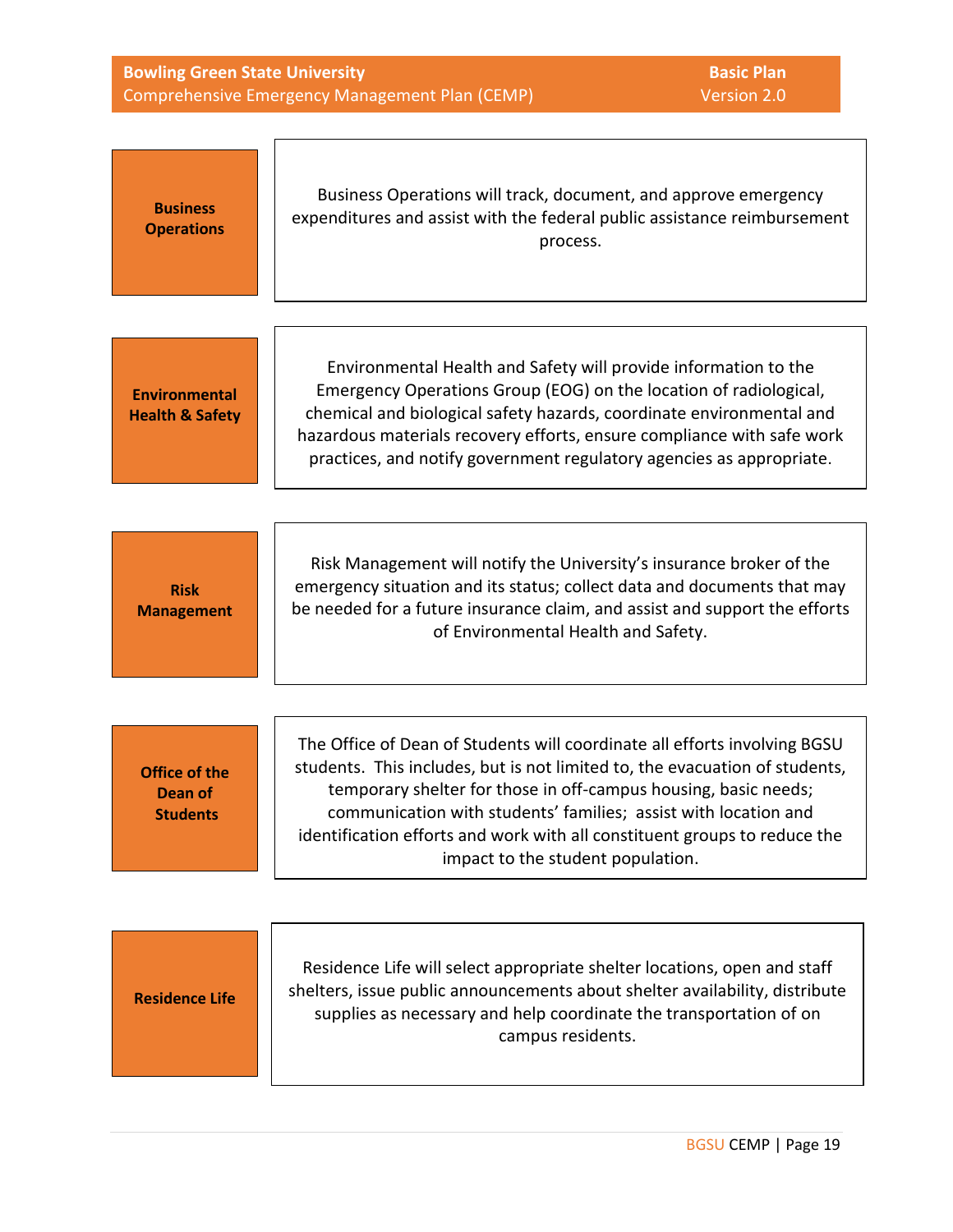| <b>Bowling Green State University</b><br><b>Basic Plan</b><br>Comprehensive Emergency Management Plan (CEMP)<br>Version 2.0 |                                                                                                                                                                                                                                                                                                                                                                                                                                                                                      |  |
|-----------------------------------------------------------------------------------------------------------------------------|--------------------------------------------------------------------------------------------------------------------------------------------------------------------------------------------------------------------------------------------------------------------------------------------------------------------------------------------------------------------------------------------------------------------------------------------------------------------------------------|--|
| <b>Falcon Health</b><br><b>Center</b>                                                                                       | Personnel from the Falcon Health Center will provide public health<br>information, initiate disease control measures, offer medical services to<br>sick and injured students, recommend clean-up guides and maintain<br>medical records.                                                                                                                                                                                                                                             |  |
| <b>Counseling</b><br><b>Center</b>                                                                                          | The Counseling Center will activate behavioral health responders as<br>needed, coordinate service requests, secure provisions for external<br>responders and maintain behavioral health service records.                                                                                                                                                                                                                                                                             |  |
| <b>Office of</b><br><b>Registration &amp;</b><br><b>Records</b>                                                             | The Office of Registration and Records will provide data and information<br>necessary for the relocation of classes and other educational activities<br>when appropriate.                                                                                                                                                                                                                                                                                                            |  |
| <b>Dining</b><br><b>Services</b>                                                                                            | Dining Services will provide food and beverage service for individuals<br>working in the Campus Emergency Operations Center (CEOC) and, when<br>safe and practical, do so for those on the Incident Management Team<br>(IMT) in or near the site of the emergency. If feasible, food and beverage<br>service will be provided for individuals in shelters or evacuee areas. At<br>minimum, Dining Services will provide expertise and contact information<br>regarding this process. |  |
| Intercollegiate<br><b>Athletics</b>                                                                                         | Intercollegiate Athletics will provide data on the size and location of<br>appropriate available facilities for use as shelters and will provide staff and<br>logistical support to Residence Life for these shelters if utilized.                                                                                                                                                                                                                                                   |  |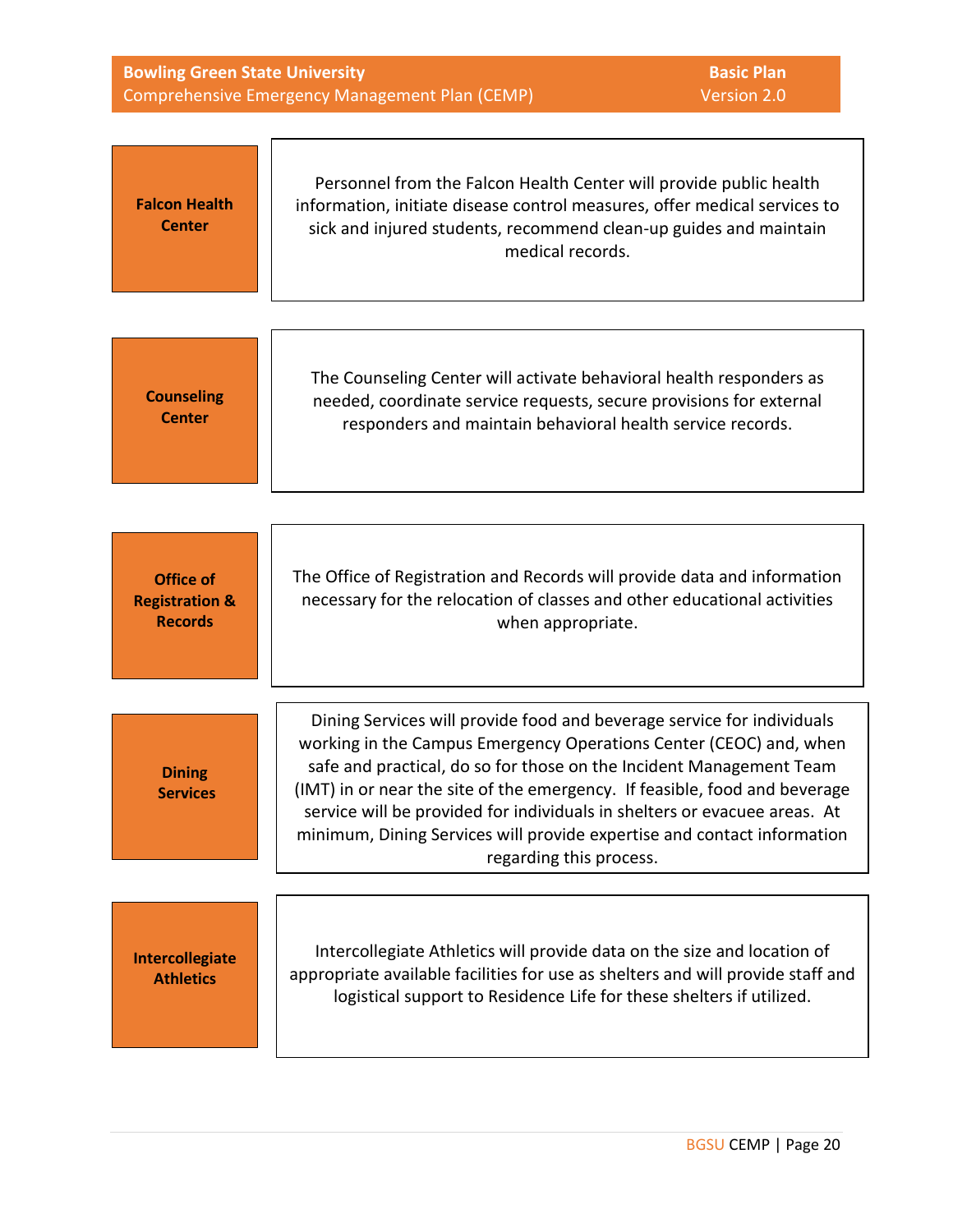| <b>Bowling Green State University</b><br>Comprehensive Emergency Management Plan (CEMP)                                                                                                                                                                                                                                                                                                                                                                                                                      |  |
|--------------------------------------------------------------------------------------------------------------------------------------------------------------------------------------------------------------------------------------------------------------------------------------------------------------------------------------------------------------------------------------------------------------------------------------------------------------------------------------------------------------|--|
| The Department of Recreation and Wellness will provide data on the size<br>and location of appropriate available facilities for use as shelters and will<br>provide staff and logistical support to Residence Life for these shelters if<br>utilized.                                                                                                                                                                                                                                                        |  |
| Academic Affairs will provide information on research projects that may be<br>affected by the emergency, identify and prioritize critical support services<br>and systems related to research and develop back-up plans to protect<br>special assets (research animals and environmentally-sensitive materials,<br>$etc.$ ).                                                                                                                                                                                 |  |
| Partner organizations such as Bowling Green Police Division, Bowling<br>Green Fire Division, Wood County Sheriff's Office, Wood County<br>Emergency Management Agency, the Wood County Health District, the<br>Wood County Hospital and the Ohio State Highway Patrol will provide<br>assistance, support and available assets to BGSU staff responsible for<br>management of the ongoing situation. Partner organizations will offer<br>personnel, knowledge, experience and expertise in all facets of the |  |
|                                                                                                                                                                                                                                                                                                                                                                                                                                                                                                              |  |

## *Incident Management Team (IMT)*

**Incident Management Team (IMT)**

Generally, Incident Management Team (IMT) members are the first to arrive. They will establish incident command, give a detailed evaluation and summary of the situation and work throughout the emergency until conditions return to normal. The lead department for the IMT is the one whose responsibilities are dominant during the emergency. Most emergencies will require the BGSU Police Department or the Bowling Green Fire Division to take the lead, however, a public health crisis may require the Wood County Health Department to take the lead.

should not be considered comprehensive)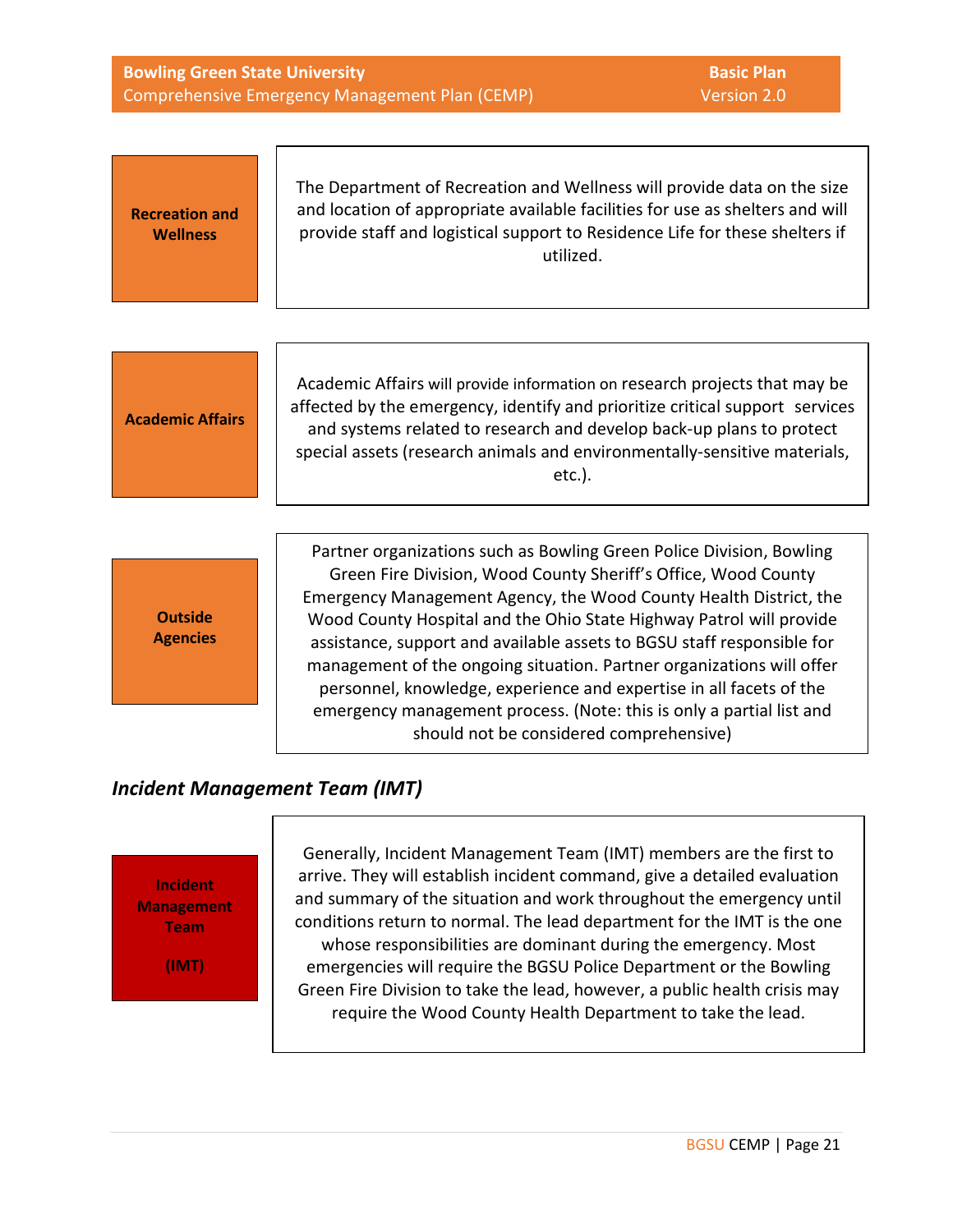| <b>Bowling Green State University</b>          |  |
|------------------------------------------------|--|
| Comprehensive Emergency Management Plan (CEMP) |  |

**Basic Plan** Version 2.0

| <b>BGSU</b><br><b>Police</b><br><b>Department</b>  | The BGSU Police Department will report incident status (evacuation status,<br>number of victims, damage observations and related information) to the<br>Campus Emergency Operations Center (CEOC), and request additional<br>resources and/or manpower as needed.                                                                                   |
|----------------------------------------------------|-----------------------------------------------------------------------------------------------------------------------------------------------------------------------------------------------------------------------------------------------------------------------------------------------------------------------------------------------------|
| <b>Environmental</b><br><b>Health &amp; Safety</b> | Environmental Health and Safety will provide personnel to serve in<br>command and staff positions "based on the event", coordinate and<br>support the efforts of the Bowling Green Fire Division and provide<br>expertise and information about hazardous materials and campus<br>research processes.                                               |
| <b>Campus</b><br><b>Operations</b>                 | Campus Operations will provide personnel to serve in command and staff<br>positions "based on the event", participate in building and campus<br>evacuation activities, provide expertise and technical information<br>regarding campus utilities and facilities maintenance systems and provide<br>critical infrastructure blue prints or drawings. |
| <b>Falcon Health</b><br><b>Center</b>              | The Falcon Health Center will provide personnel to serve in the command<br>and staff positions "based on the event", provide medical expertise and<br>technical information, and assist with triage during a mass casualty<br>incident.                                                                                                             |
| <b>Marketing</b><br>8.<br><b>Communications</b>    | Marketing and Communications will provide a public information office<br>and establish the media staging area.                                                                                                                                                                                                                                      |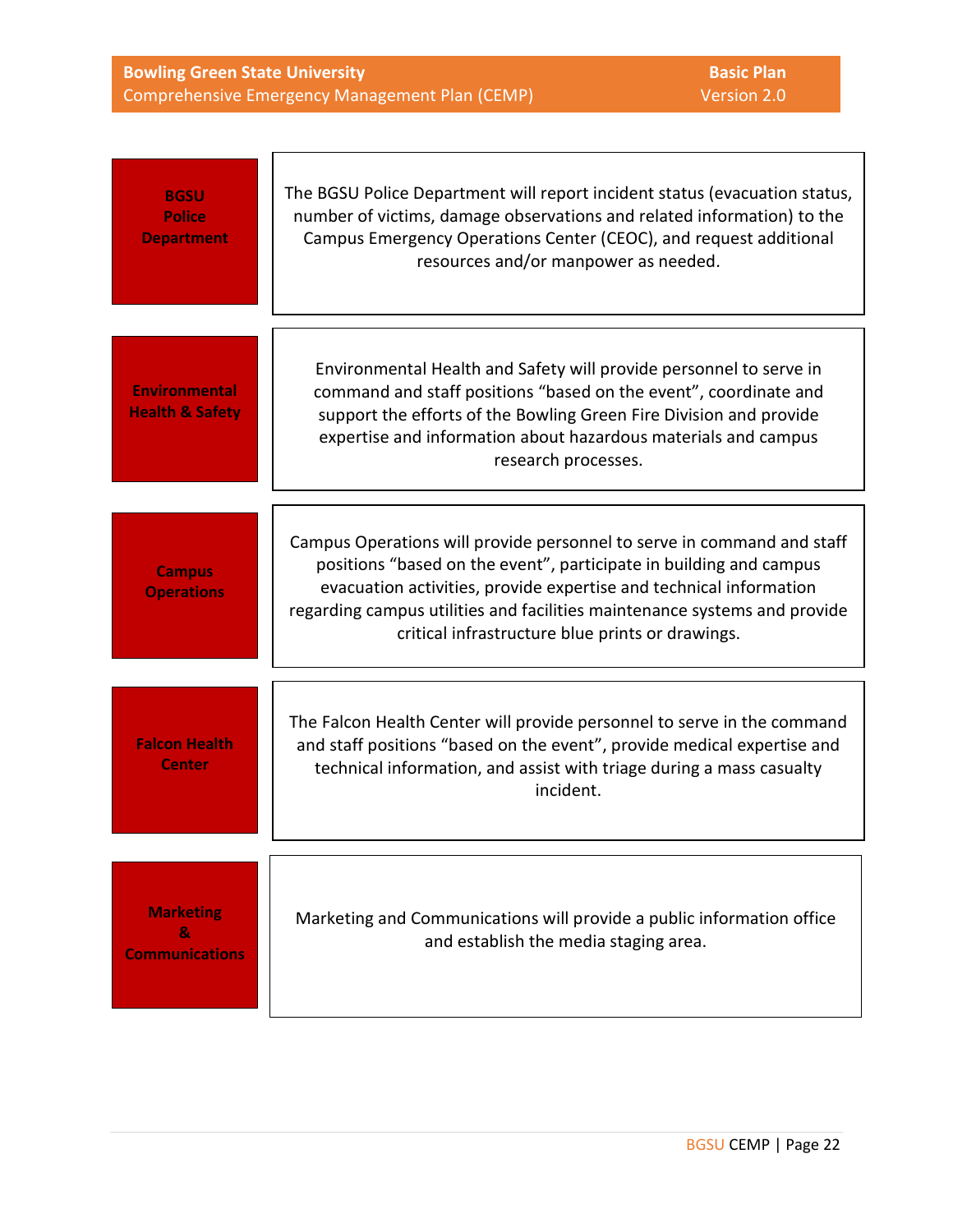| <b>Bowling Green State University</b><br>Comprehensive Emergency Management Plan (CEMP) |                                                                                                                                                                                                                                                    | <b>Basic Plan</b><br>Version 2.0 |
|-----------------------------------------------------------------------------------------|----------------------------------------------------------------------------------------------------------------------------------------------------------------------------------------------------------------------------------------------------|----------------------------------|
| <b>Bowling Green</b><br>Fire<br><b>Division</b>                                         | The Bowling Green Fire Division will provide firefighting, search and<br>rescue, emergency medical operations and provide hazardous materials<br>expertise.                                                                                        |                                  |
| <b>Outside</b><br>Law<br><b>Enforcement</b>                                             | Outside law enforcement will provide special services as requested for<br>Bomb Squad, Special Response Team (SRT) or Canine law enforcement<br>activities as well as additional support for campus traffic control, crowd<br>control and security. |                                  |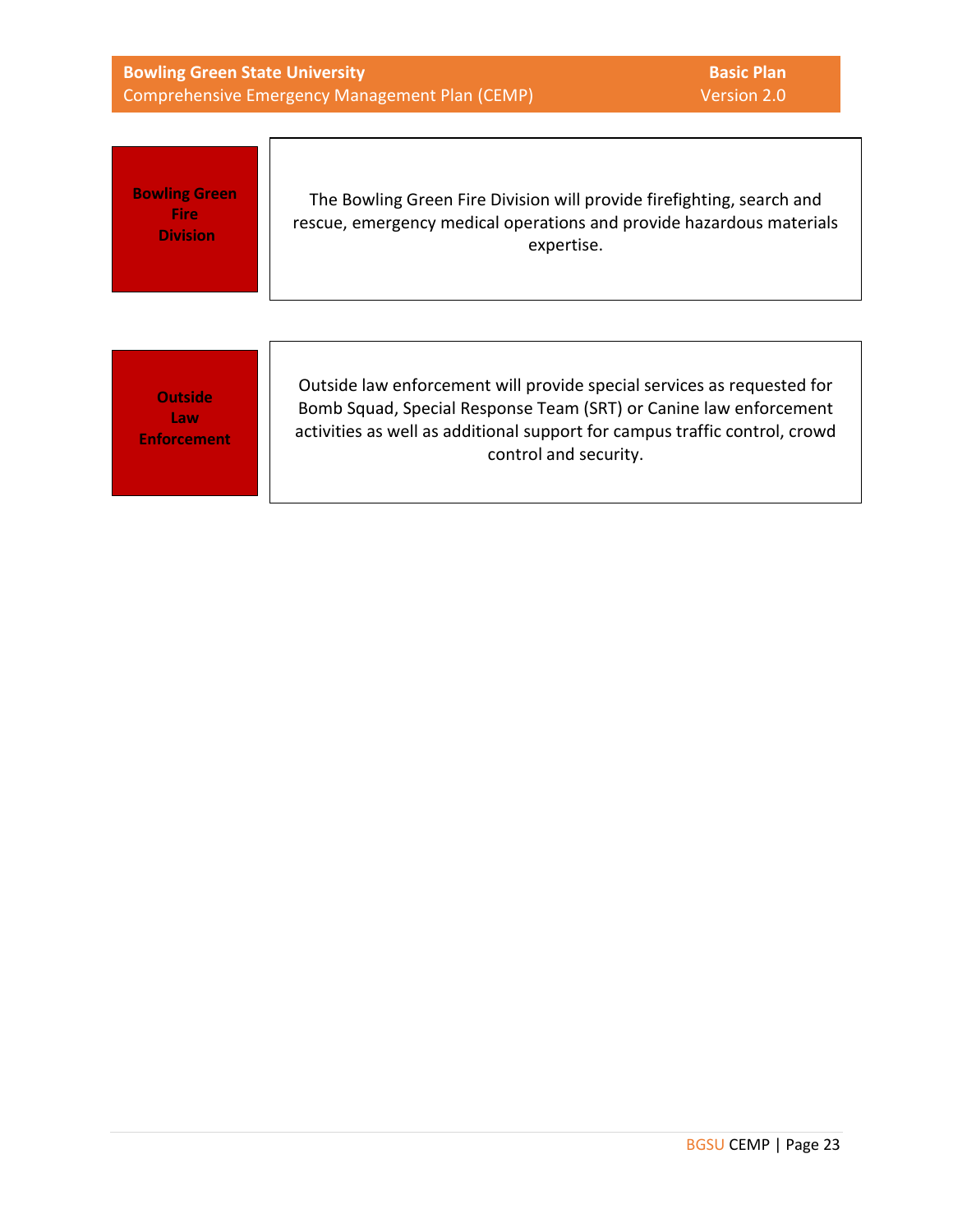## **SECTION 4: DIRECTION AND CONTROL**

#### *General*

- 1. The President maintains authority to administer all operations of the University and has overall control of resource assignment.
- 2. The Provost and Vice Presidents will direct and control their respective divisions and will identify individuals who may assist in emergency response efforts.
- 3. During emergencies and disasters, the Campus Emergency Operations Center (CEOC) will serve as the central point of contact to coordinate emergency response operations, recovery, logistical and administrative support needs along with the coordination with the Wood County Emergency Operations Center (WCEOC).
- 4. The Executive Management Group (EMG) is responsible for establishing and implementing incident objectives, including but not limited to canceling classes, campus wide or single building evacuation, closing of campus and continuity of campus operations.
- 5. The Emergency Operations Group (EOG) will be responsible for implementing the incident objectives through an Incident Action Plan when applicable.
- 6. The Incident Management Team (IMT) is responsible for the operational tactics employed in response to an emergency.
- 7. The University utilizes the National Incident Management System (NIMS) and Incident Command System (ICS) for incident management.

#### *Line of Succession*

Members who are critical to the successful operation of this Plan have designated alternates to fulfill their emergency management role and duties in their absence. *(Reference information below comes from University Policy: 3341-1-1 Delegation of Management Responsibility)*

#### **In the absence of:**

1. **The President** is at all times responsible for the management of the university. This policy recognizes there may be occasions when the President cannot be reached in an emergency or is otherwise unavailable such as, for example, when travelling to a place with unreliable communications. When the President is unavailable the Senior Vice President for Academic Affairs and Provost (the "Provost") shall assume responsibility for the management of the university.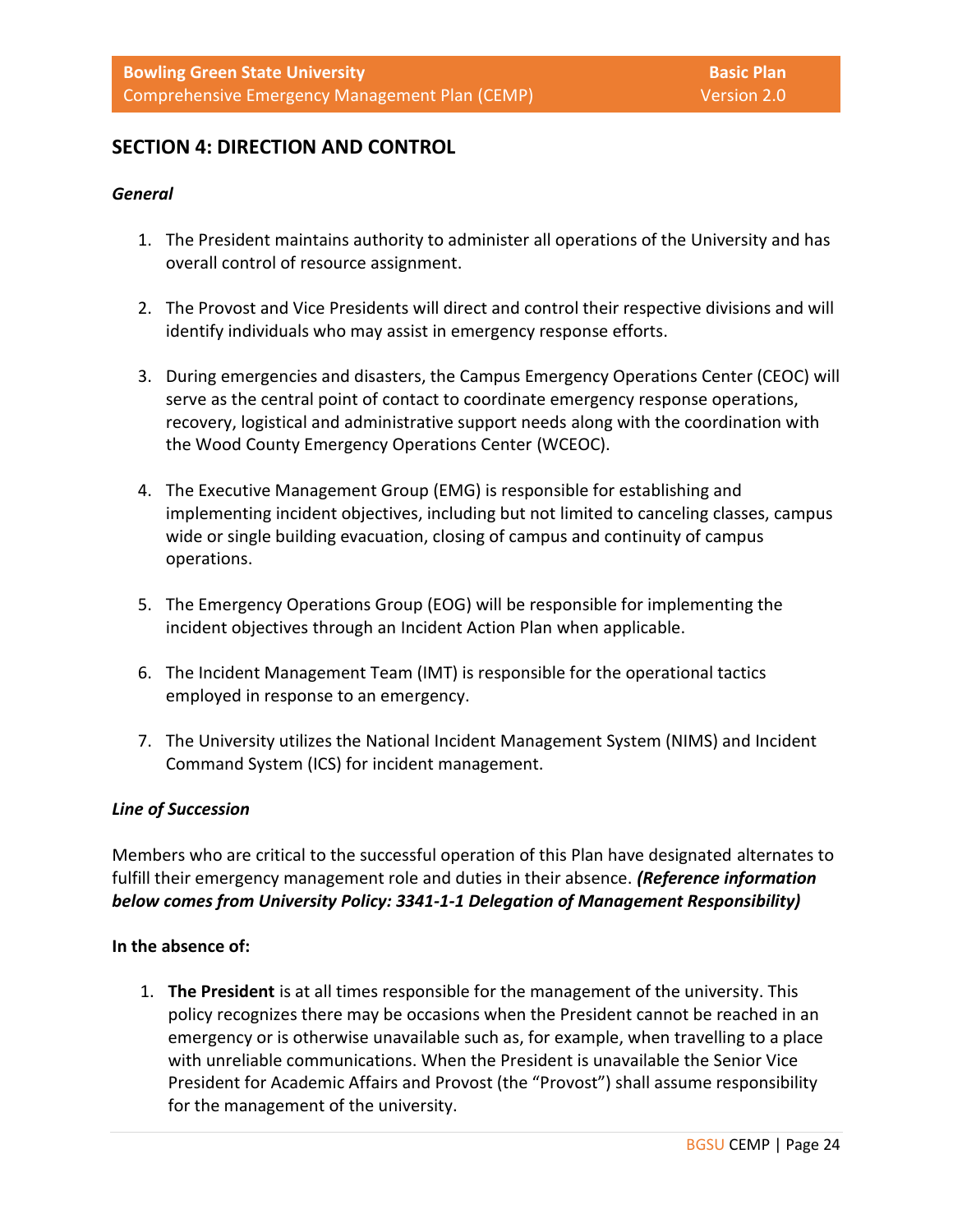- 2. If the **Senior Vice President** for Academic Affairs and Provost is unavailable then the Chief Financial Officer and Vice President for Finance and Administration ("CFO") will assume management responsibilities.
- 3. In absence of the **President, the Provost, and the CFO**, the order of succession shall devolve upon the following members of the President's Cabinet:
	- a. Vice President for Partnerships/Chief of Staff
	- b. Vice President for University Advancement
- 4. The **President** will notify the Cabinet in advance of the dates when he/she is unavailable. Members of the Cabinet are responsible for keeping appropriate university officials informed of their availability.
- 5. The senior administrators listed above are encouraged to avoid traveling together due to the potential disruptive impact to university leadership in the event of an accident. Under no circumstances will more than two of the senior administrators listed above be permitted to travel together in the same airplane, automobile, train, or bus.
- 6. The **Manager of Emergency Operations Group (Director of Public Safety/Chief of Police)**, the roles and duties pass to a Deputy Chief, then to a Police Lieutenant.

## *Inter-jurisdictional Relationships*

- 1. The response to incidents affecting only the University's main campus will take place under the direction and control of designated University officials. These officials will support the emergency operation efforts with University personnel, equipment, and materials.
- 2. The City of Bowling Green and Wood County emergency responders may be requested to respond and support emergency operations with additional personnel, equipment, and materials. Additionally, the President through WCEMA may request State aid from the Governor.
- 3. In the event of a large scale disaster or emergency affecting the University and the local community which requires the coordination of efforts through the Wood County Emergency Operations Center, a University official will be assigned to the Wood County Emergency Operations Center to serve as a liaison to the Center and to represent the University's interests. The Wood County EOC is located at the Wood County Common Pleas Courthouse.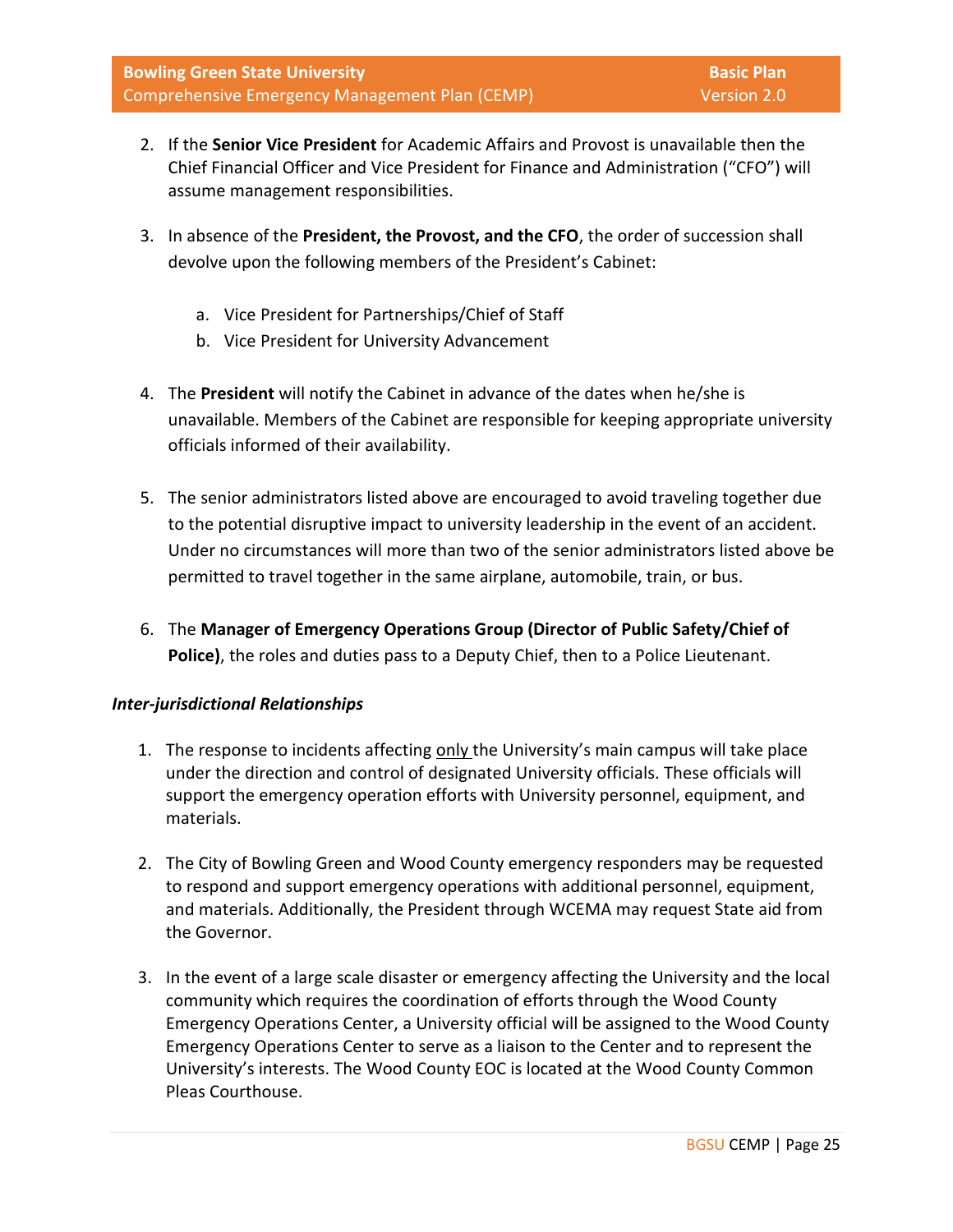## *Relationship to Other Emergency Plans*

This Plan covers the Bowling Green State University Main Campus. It is intended to work in coordination with other emergency plans as follows.

- 1. **BGSU Building Comprehensive Emergency Action Plans (CEAP)** are an integral part of the University's Comprehensive Emergency Management Plan (CEMP) and provide a course of action for building occupants to follow during an emergency or disaster. These plans reflect the University's emergency response procedures and satisfy an element of the Department of Health and Safety Plan required by the Occupational Safety and Health Administration (OSHA) Standards, 29 CFR 1910.38.
- 2. **BGSU Firelands Comprehensive Emergency Management Plan** has an operational document for the Firelands campus.
- 3. **Wood County Emergency Operations Plan (2018)** is the underlying document for the protection of health, safety and public property in Wood County, Ohio. It is the principle guide for the agencies of Wood County and other government entities when mitigating emergencies and disasters. It is intended to facilitate multiple-agency and multijurisdictional coordination, particularly among local, state, and federal agencies in emergency management.
- 4. **State of Ohio Emergency Operations Plan** establishes a framework through which state agencies and non-state agencies assist local jurisdictions to respond to and recover from disasters that affect the health, safety, and welfare of the citizens of Ohio.
- 5. **National Response Framework** is an all-discipline, all-hazards plan that establishes a single, comprehensive framework for the management of domestic incidents. It provides the structure and mechanism for the coordination of federal support to state, local and tribal incident managers.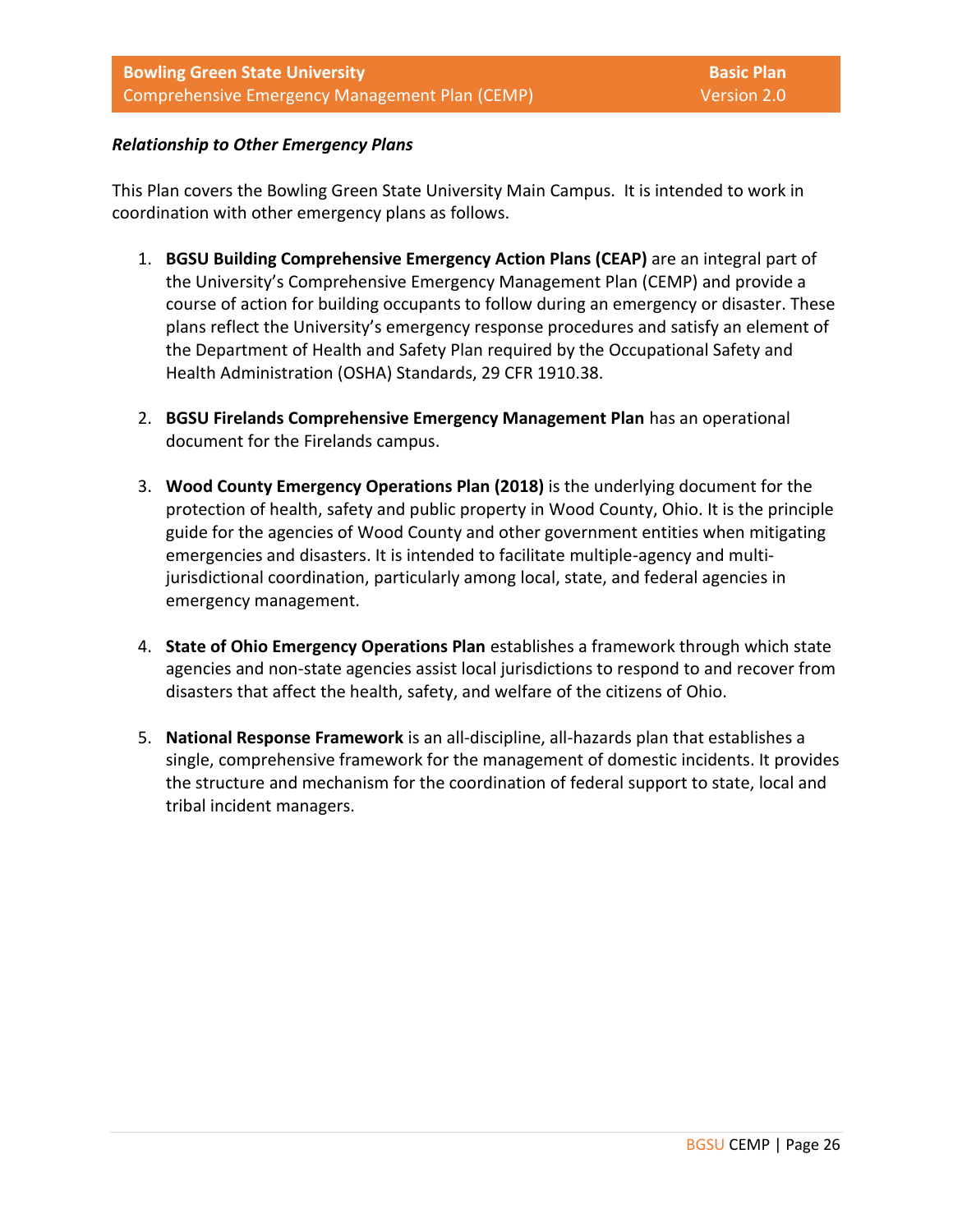## **SECTION 5: INFORMATION COLLECTION AND DISSEMINATION**

#### *General*

The information collection and dissemination section identifies the type of information needed, where it is expected to come from, who uses the information, how the information is shared, and the format for providing the information.

## *Type of Information Needed*

- 1. Response
	- a. Type of incident
	- b. Number of people, vehicles, and buildings involved
	- c. Number of injured or fatalities
	- d. Type of injuries
	- e. Type of damage to buildings
	- f. Primary and secondary hazards present
	- g. The necessity to seek assistance from outside agencies
	- h. If students, faculty, staff and/or visitors are involved in the incident
- 2. Recovery
	- a. Number and location of damaged buildings (classrooms, offices, laboratories, residence halls)
	- b. Availability of useable campus space
	- c. Timeline for damaged building recovery
	- d. Estimated cost
	- e. List of disrupted campus activities
	- f. List of injured or deceased students, faculty and staff
	- g. List of campus utility and communication disruptions

#### *Sources of Information*

- 1. Police Dispatcher
- 2. Incident Commander
- 3. Incident Command Post
- 4. News Media
- 5. Chief Marketing & Communications Officer

#### *Use of Information*

- 1. Incident Command Post
- 2. Chief Marketing & Communications Officer
- 3. Executive Management Group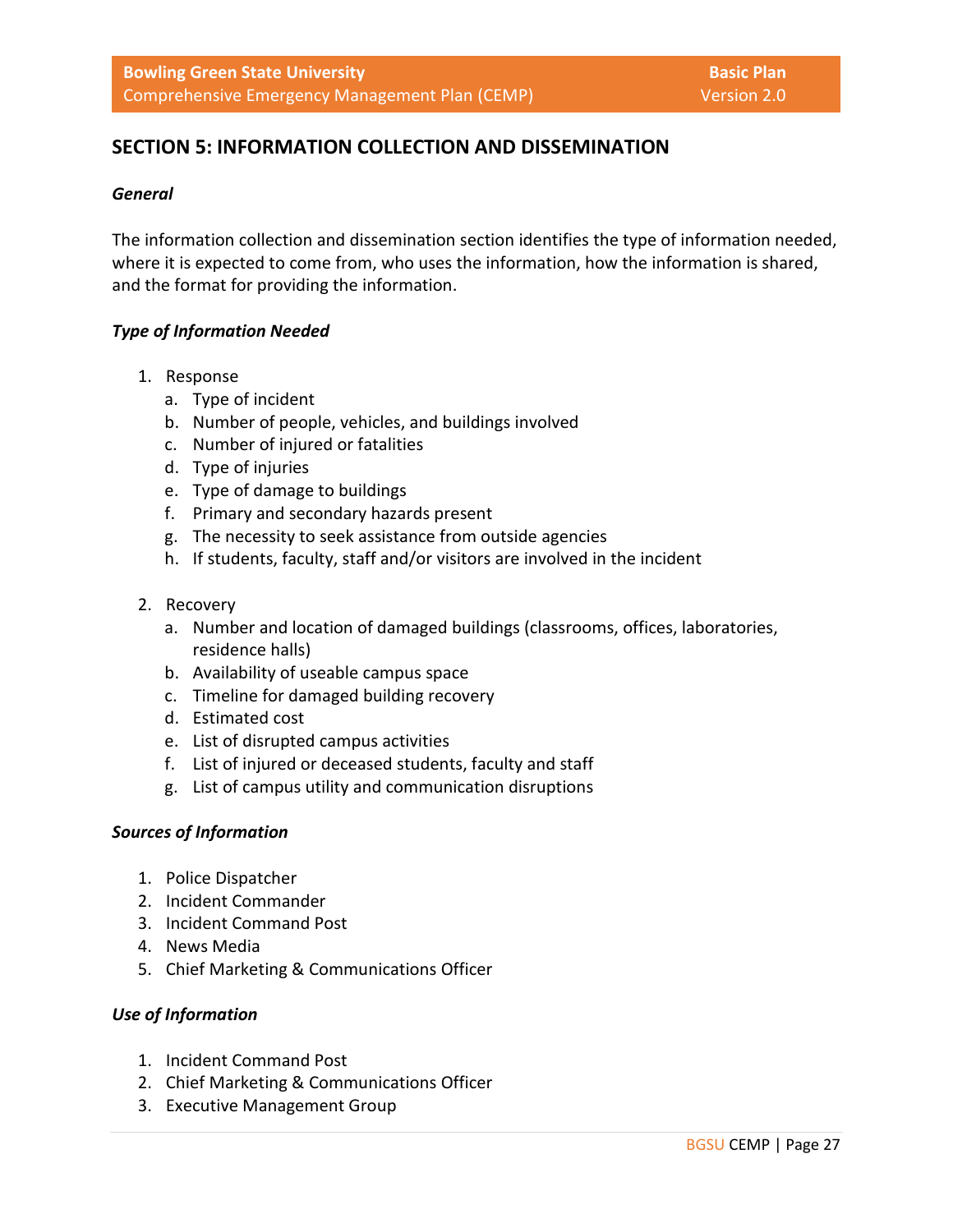- 4. Emergency Operations Group
- 5. News Media

## *Communication of Information*

- 1. Campus 2-way radio system
- 2. Cell phones
- 3. Campus telephone system
- 4. E-mail, text message, digital signage, web page
- 5. Personal contact
- 6. News Media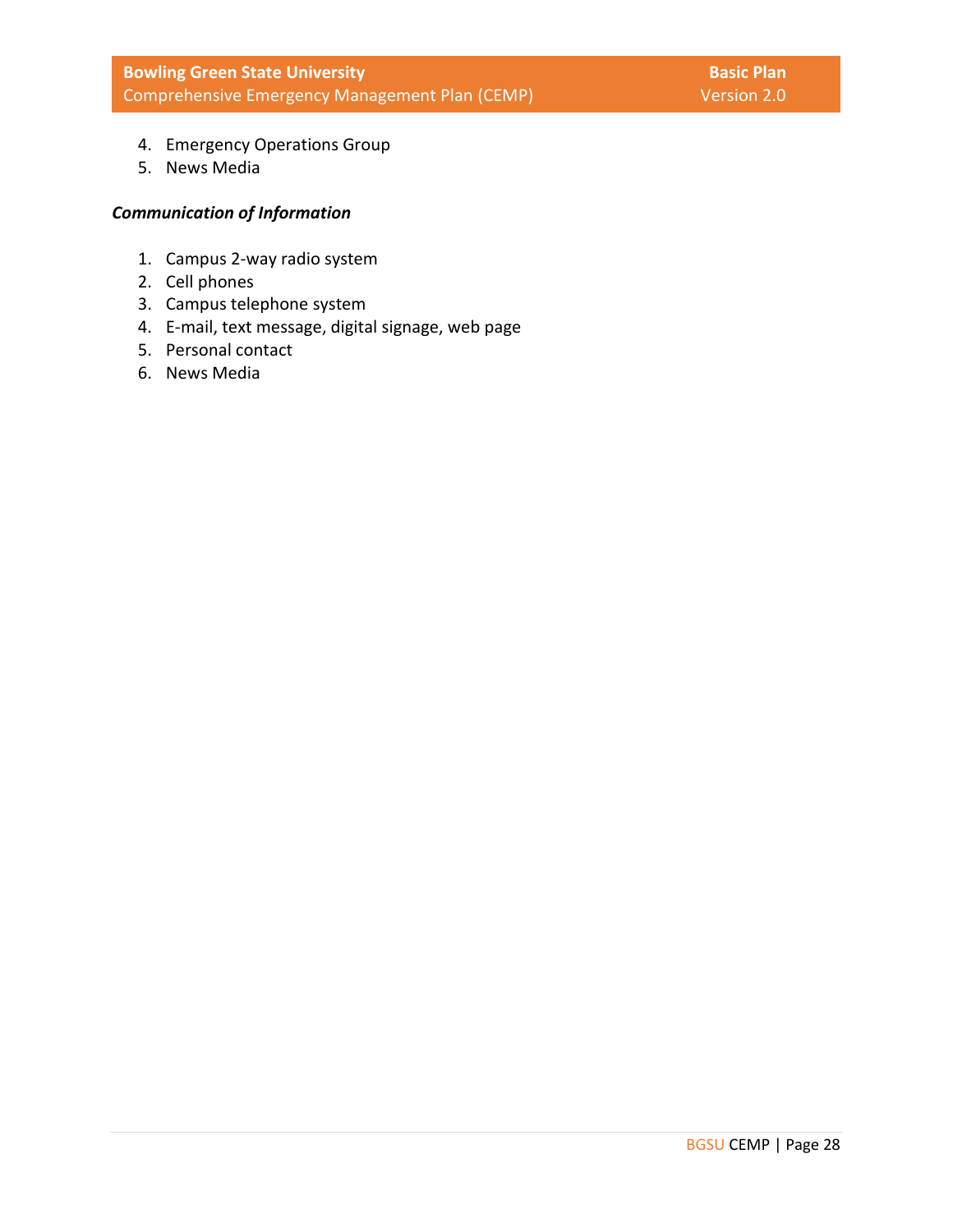## **SECTION 6: ADMINISTRATION AND LOGISTICS**

#### *Resource Availability*

- 1. Bowling Green State University will use all available resources (personnel, equipment, and materials) to respond to and recover from emergencies/disasters occurring on campus. Supplemental resources, if necessary, will be requested from the City of Bowling Green, Wood County and the State of Ohio.
- 2. During an emergency or disaster, University employees may be assigned duties unrelated to their daily job function in order to help the University respond to and recover from an incident.

#### *Mutual Aid Agreements*

- 1. **City of Bowling Green and Bowling Green State University Mutual Aid Agreement**. Provides mutual assistance and interchange and use of City and University police resources, to include personnel and equipment, in situations where one agency needs and requests the assistance of the other.
- 2. **Mutual Aid Agreement Among Participating Ohio Universities.** Provides mutual assistance and interchange and use of respective police resources, including personnel and equipment, in situations where one department needs and requests the assistance of the other.
- 3. **Northwest Ohio Law Enforcement Mutual Aid Agreement.** Provides mutual aid police and law enforcement assistance during emergency situations between multiple agencies in Northwest Ohio.
- 4. **Emergency Management Assistance Compact (EMAC).** Through EMAC, a disasterimpacted state can request and receive assistance from other member states quickly and efficiently, resolving two key issues upfront: liability and reimbursement. EMAC is an all hazards - all disciplines mutual aid compact that serves as the cornerstone of the nation's mutual aid system. EMAC is implemented within the State Emergency Management Agency on behalf of the Governor of the State. This provides a consistent and coordinated response across the nation.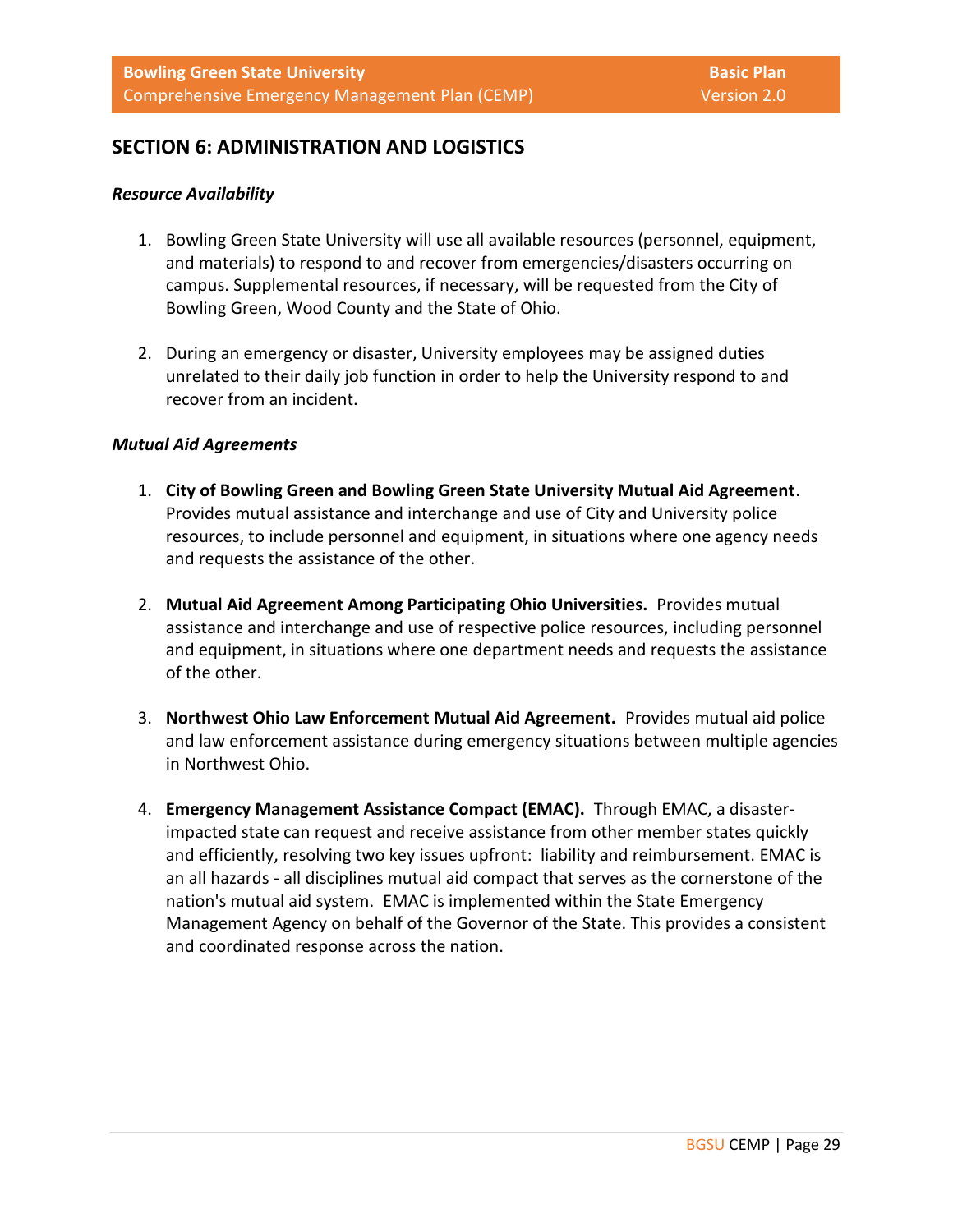## *Contracts or Memorandum of Understanding (MOU)*

- 1. **BGSU Alternate Care Site/Acute Care Center (MOU).** Provides for the use of the Perry Field House by the Wood County Health Department and the Ohio Department of Health.
- 2. **BGSU Firelands Campus/Erie County Sheriff's Office/Huron Township Trustees Contract for Police Services.** Establishes the parameters of service to be provided to the BGSU Firelands campus and the Huron Township Trustees by the Erie County Sheriff's Office, in addition to all other services currently being provided by the Sheriff.

#### **Tracking of Resources**

- 1. Each department with emergency-related duties is responsible for keeping track of all resources used for response to and recovery from the incident.
- 2. The Resource Management Team is a part of the Emergency Operations Group (EOG) and is responsible for tracking and acquiring needed resources throughout the duration of the incident.

Members of the Resource Management Team include a representative from:

- Environmental Health and Safety
- Risk Management
- Human Resources
- Purchasing
- Campus Operations
- 3. The Finance and Administration Team is a part of the Emergency Operations Group (EOG) and is responsible for tracking the cost of all resources acquired and attributed to the response and recovery activities.

Members of the Finance and Administration Team include a representative from:

- Internal Auditing and Advising Services
- Controller's Office
- Business Operations
- Risk Management

#### *Preservation of Vital Records*

All academic, auxiliary and service departments must examine and identify critical records that will be needed to continue operations during and after an emergency or disaster. Preservation of records is one of the key components that will allow the University to quickly recover from a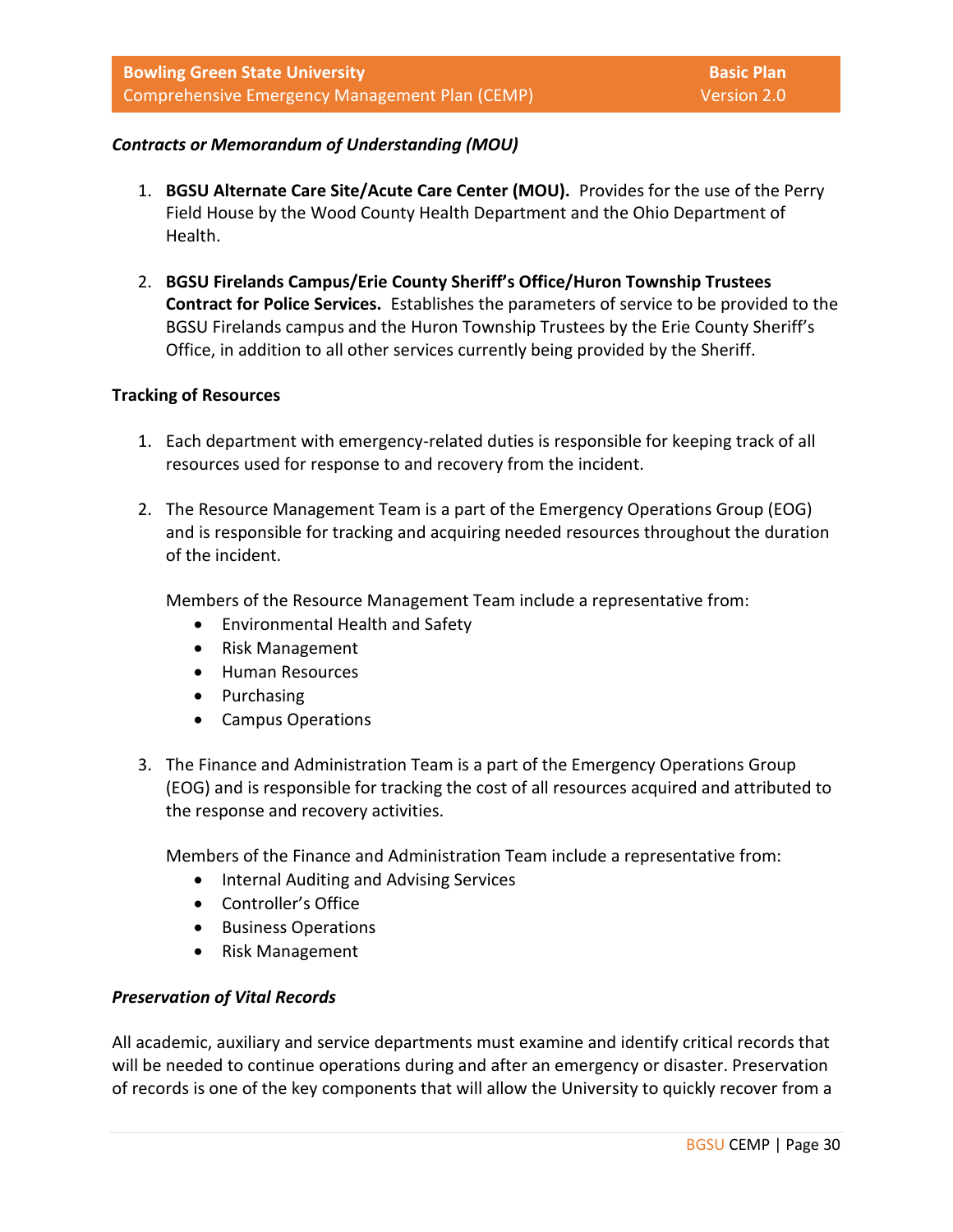major incident. It is the responsibility of Information Technology Services to ensure that all documents of both a public and private nature, recorded by University officials, be protected and preserved in accordance with applicable State and Local laws.

Vital University records include:

- 1. Financial and insurance information
- 2. Engineering plans and building blueprints
- 3. Legal documents
- 4. Personnel files
- 5. Research documents
- 6. Payroll records
- 7. Student records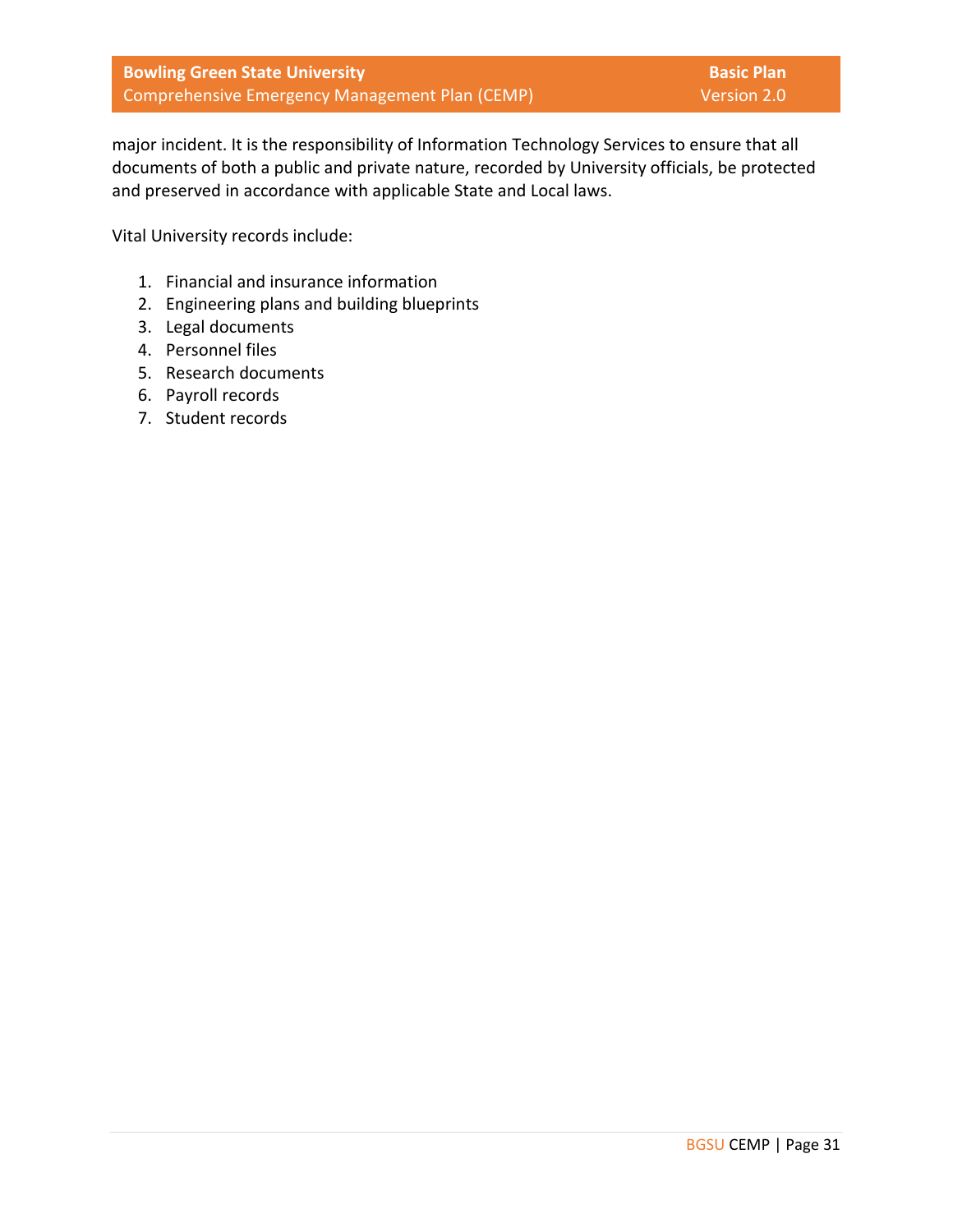## **SECTION 7: PLAN DEVELOPMENT AND MAINTENANCE**

## *Six Steps in the Planning Process*

The emergency planning process is a cycle of planning, training, exercise and revision that continues throughout the four phases of emergency management (prevention/mitigation, preparedness, response and recovery.) The main purpose of the planning process is to develop and maintain an up-to-date comprehensive emergency management plan. The six steps of the planning process are:



## *FEMA, Comprehensive Preparedness Guide (CPG) 101, Version 2.0, November 2010*

## *University Planning Committee Members*

- Associate Dean of Students
- Chief Marketing & Communications Officer
- Senior Communications Director
- Chief Information Officer
- Manager, Parking and Shuttle Services
- Director of Residence Life
- Executive Director of Business Operations
- Director of Risk Management
- Assistant Vice President for Campus Operations & Capital Planning
- Associate Vice President for Student Affairs, Executive Director, Center for Health
- Director, Counseling Center and Associate Director, Center for Health
- Director of Public Safety/Chief of Police
- Manager, Employment/Employee Relations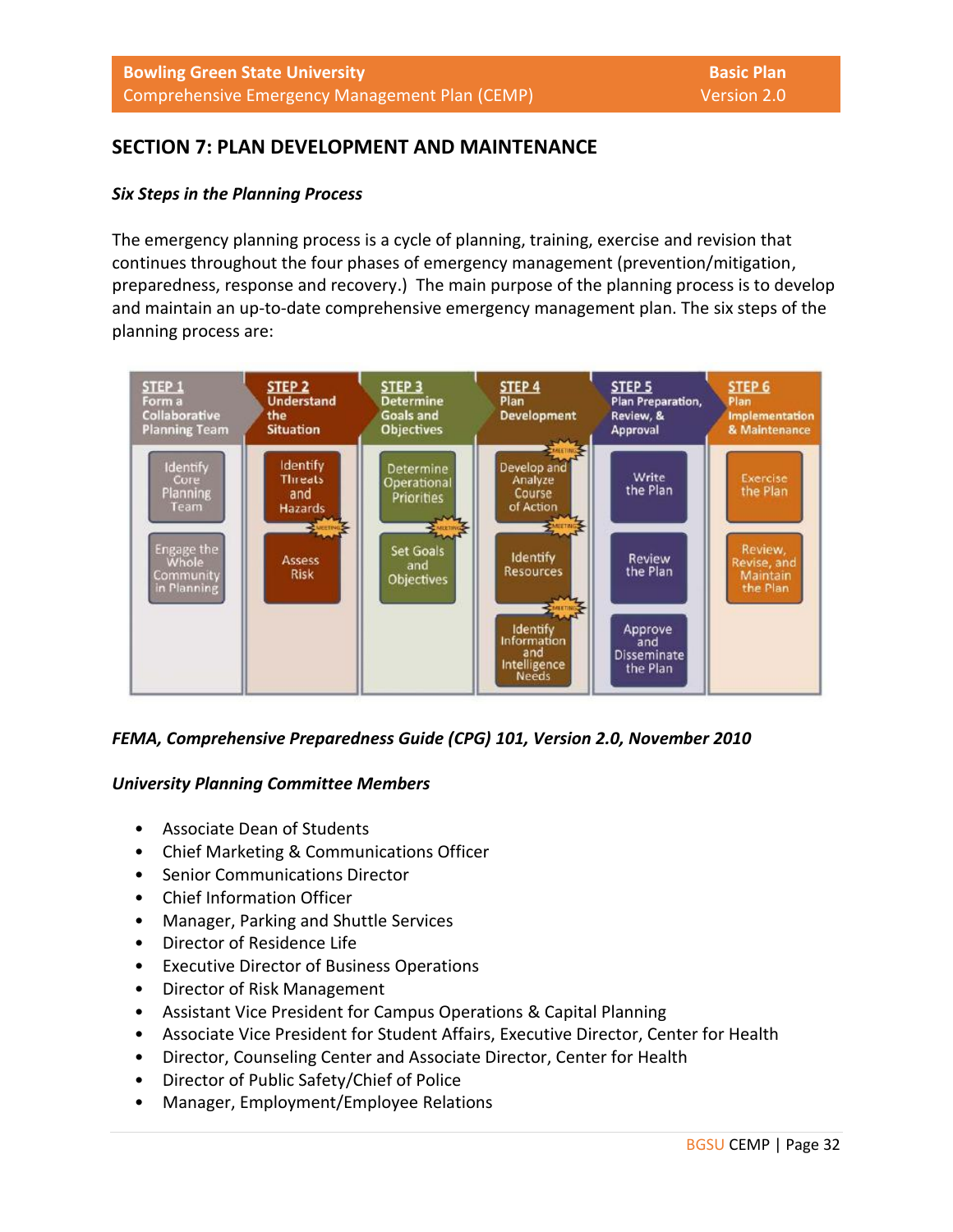- Director of Internal Auditing and Advising Services
- University Registrar
- Associate Athletic Director for Internal Affairs
- Associate Director of Dining Services
- University Bursar

## *Plan Maintenance and Revisions*

The Emergency Management Coordinator, with support from The Director of Public Safety/Chief of Police and Emergency Operations Group (EOG), is responsible for ensuring that the Plan is reviewed and revised as needed.

The University Planning Committee members will review this Plan annually before the start of the fall semester. Additionally, the Plan is reviewed immediately after any exercise, drill or incident that activates the Plan. All revisions and/or additions to the Plan will be documented in the record of change table and such revised portions will be sent to all Plan holders.

#### *Recommended Training*

Training is vital to the success of this Plan. The level and degree of training required depends on the role of the individual. Available training includes the following.

- 1. Training for Executive Management Group (EMG)
	- a. Multi-Hazard Emergency Management for Higher Education (L-0363)
	- b. Decision Making and Problem Solving (IS-241.B)
	- c. National Incident Management System (NIMS)/Incident Command System (ICS) Training (IS-700.B, ICS-100.C, ICS-800.C)
- 2. Training for Emergency Operations Group (EOG)
	- a. Multi-Hazard Emergency Management for Higher Education (L-0363)
	- b. Decision Making and Problem Solving (IS-241.B)
	- c. Fundamentals of Emergency Management (IS-230.D)
	- d. Emergency Operations Center (EOC) Management & Operations (IS-775)
	- e. Some members- NIMS/ICS Training (IS-700.B, IS-800.C, ICS-100.C, ICS-200.B, ICS-300)
- 3. Training for Incident Management Team (Response Members)
	- a. ICS-300 and ICS-400 are required for large-scale incident commanders
	- b. Radio Communication Training
	- c. Depending on the individual's role NIMS/ICS training (IS-700.B, ICS-100.C, ICS-200.B, ICS-300, ICS-400)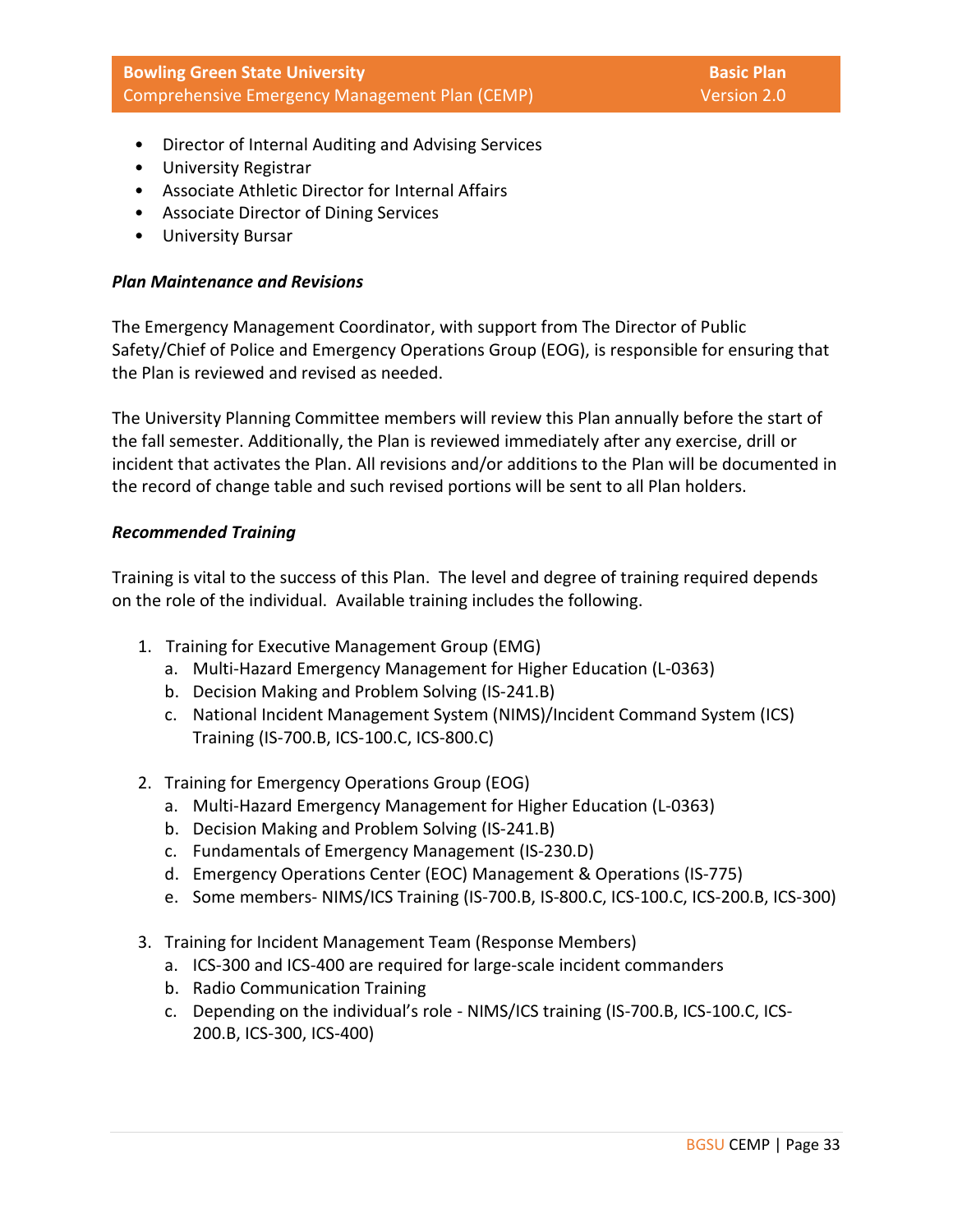Other Training:

- **Emergency Management Orientation** training provides a general overview of the field of emergency management and an explanation of the "Four Phases of Emergency Management."
- **CEMP Orientation** training involves the use of the Comprehensive Emergency Management Plan (CEMP) and its annexes.
- **CEOC** training to familiarize University emergency response members with the Campus Emergency Operations Center (CEOC). The CEOC may be opened in an emergency and response personnel should be familiar with its functions and capabilities.
- **Radio Communication** training will be provided to response personnel who will be responsible to report via radio transmission and, therefore, must learn how to use the equipment and proper radio etiquette.
- **NIMS** training will be provided as the University will be using NIMS and ICS. NIMS compliance training includes:
	- IS-700.B National Incident Management System, An Introduction
	- IS-800.C National Response Framework, An Introduction
	- ICS-100.C Introduction to the Incident Command System (ICS)
	- ICS-200.C ICS for Single Resources and Initial Action Incidents
	- ICS-300 Intermediate ICS for Expanding Incidents
	- ICS-400 Advanced ICS for Command and General Staff

## *Plan Validation*

Plan validation is achieved through the use of seven exercise types: Seminar, Workshop, Tabletop, Game, Drill, Functional, and Full-scale exercises.

- **Seminar** is an informal discussion-based exercise used to teach participants. Goals: Introduce participants to new or existing plans, policies or procedures operations.
- **Workshop** is a formal discussion-based exercise used to build or achieve a product. Goals: Develop new ideas, processes, or procedures; develop written product as a group in coordinated activities; obtain consensus, and collect or share information.
- **Tabletop** involves senior staff, elected or appointed officials or other key personnel in an informal group discussion centered on a hypothetical scenario. Goals: To identify strengths and weaknesses, and test existing plans and procedures without incurring the costs associated with deploying resources.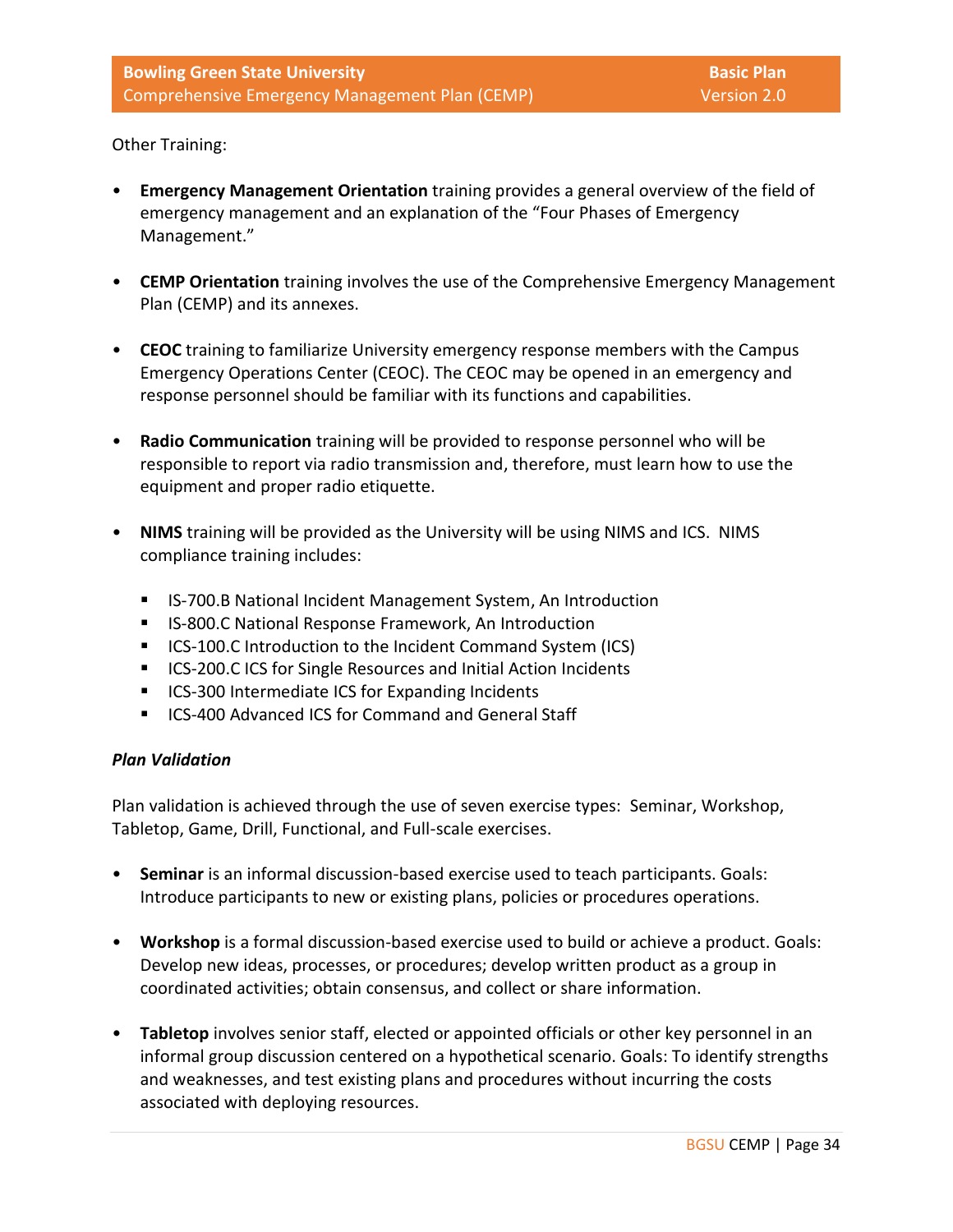- **Game** is a simulation of operations using rules, data, and procedures designed to depict an actual or assumed real-life situation. Goals: Explore the processes and consequences of decision-making; conduct "what if" analyses of existing plans, and test existing and potential strategies.
- **Drill** is a supervised activity that tests a specific operation or function of a single agency. Goals: Gain training on new equipment; test new procedures; practice; maintain skills, and prepare for more complex exercises.
- **Functional Exercise** is a single or multi-agency activity designed to evaluate capabilities and multiple functions using simulated response. In the past, functional exercises have occasionally been referred to as Command Post exercises. Goals: Evaluate management of emergency operations centers and command posts, and assess the adequacy of response plans and resources.
- **Full-Scale Exercise** is a high-stress multi-agency, multi-jurisdictional activity involving actual deployment of resources in a coordinated response as if a real incident had occurred. Goals: Assess plans and procedures under crisis conditions and evaluate coordinated responses under crisis conditions.

Participants take part in a "Hot Wash" discussion after all exercises and/or real time incidents to assess the strengths of the Plan and discover opportunities for further Plan improvement. The Director of Public Safety/ Chief of Police or designee writes an "After Action Report (AAR)" based on the "Hot Wash" discussion to provide the data used by the Executive Management Group (EMG) to propose and implement further Plan improvements.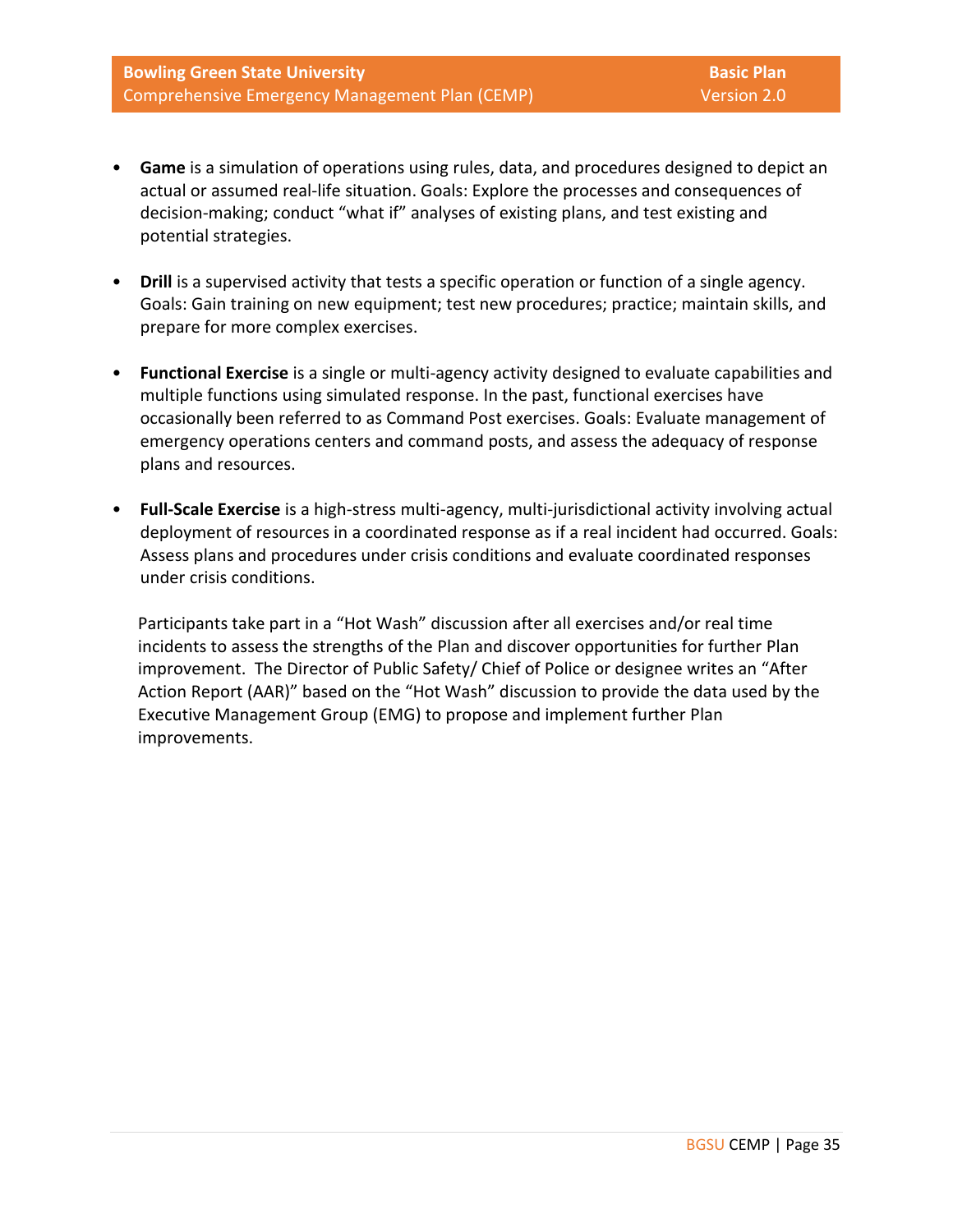## **SECTION 8: AUTHORITIES AND REFERENCES**

The following are the codes, regulations and authorities that provide the basis for this Plan. These codes and regulations give the agencies involved the authority to prepare and adopt this Plan into their individual agency's standard operating procedures.

## *Federal Laws*

- The Robert T. Stafford Disaster and Emergency Assistance Act, as amended, 42 U.S.C. 5121, et seq.
- Superfund Amendments and Reauthorization Act of 1986, Public Law 99-499, as amended Emergency Planning and Community Right–to-Know Act of 1986 (Title III of SARA)
- National Oil & Hazardous Materials Contingency Plan
- Comprehensive Environmental Response Compensation Liability Act of 1980
- Clean Water Act/Federal Water Pollution Control Act, PL95-2F1
- Hazardous Materials Transportation Act, PL93-633
- Federal Hazardous Substances Act, PL97-414
- Homeland Security Act of 2002, 6 U.S.C. 101, et seq., as amended
- Post-Katrina Emergency Management Reform Act of 2006, Public Law 109-295
- Pet Evacuation and Transportation Standards Act of 2006, Public Law 109-308
- Higher Education Opportunity Act of 1965 (HEOA), as amended, section 668.46 (e) and (g)
- Family Education Rights and Privacy Act (FERPA)
- Health Insurance Portability and Accountability Act of 1996 (HIPAA)
- HSPD 5 National Incident Management System (NIMS), March 1, 2004
- HSPD 7 Critical Infrastructure Identification, Prioritization and Protection, December 17, 2003
- HSPD 8 National Response Plan (National Preparedness), December 2004
- CFR 29 OSHA Regulations (Section 1910.0 1910.38)
- CFR 40 Protection of Environment, part 300
- CFR 44 Emergency Management and Assistance
- CFR 49 Transportation, parts 100-199

## *Federal References*

- NFPA 1600 (Standard on Disaster/Emergency Management and Business Continuity Programs 2007 edition)
- FEMA's Comprehensive Preparedness Guide CPG 101, August 1, 2008
- US Department of Education The Handbook for Campus Safety and Security Reporting, February 2011